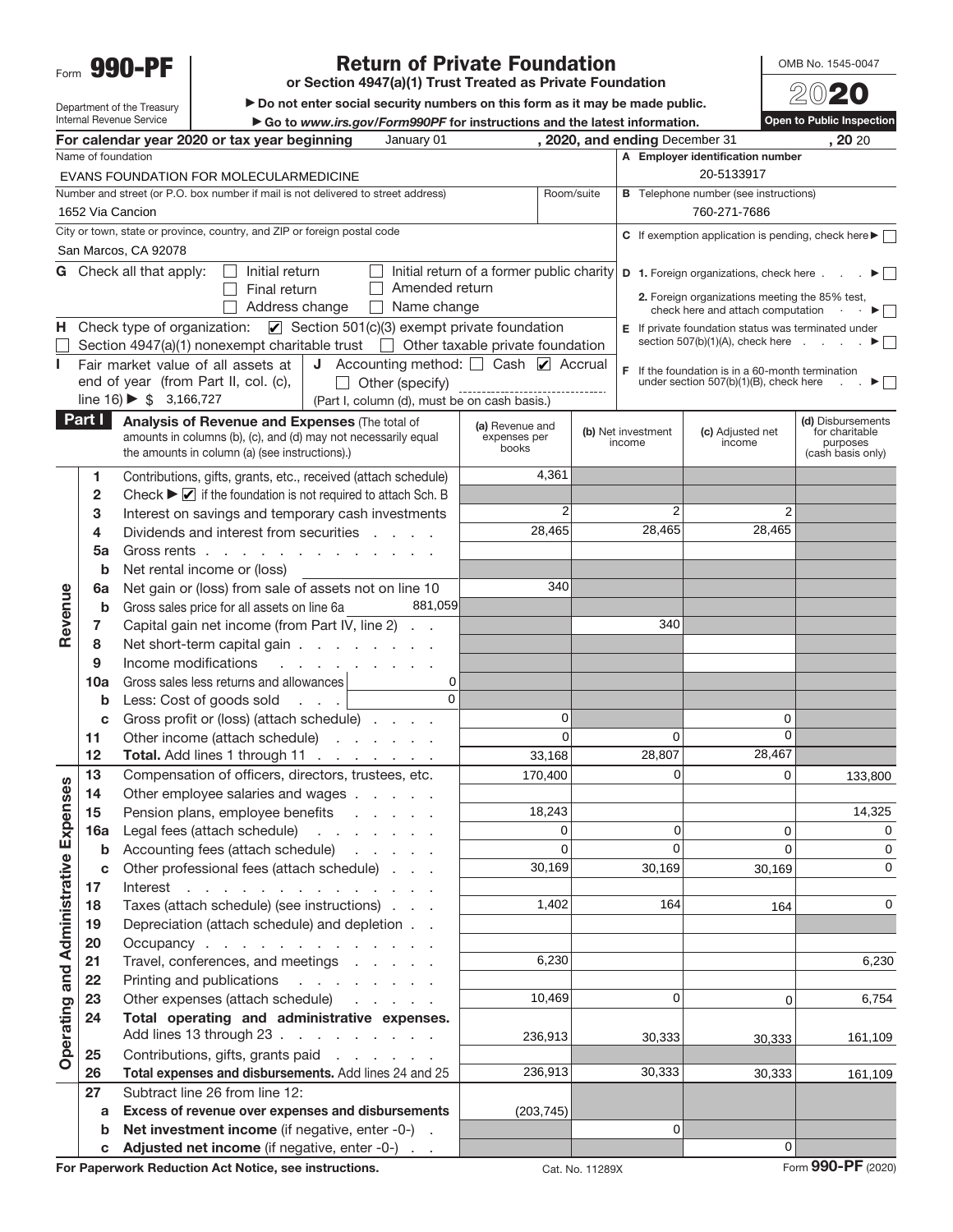|                             |              | Form 990-PF (2020)                                                                                                         |                   |                |                         | Page 2                |
|-----------------------------|--------------|----------------------------------------------------------------------------------------------------------------------------|-------------------|----------------|-------------------------|-----------------------|
|                             | Part II      | <b>Balance Sheets</b> Attached schedules and amounts in the description column                                             | Beginning of year |                |                         | End of year           |
|                             |              | should be for end-of-year amounts only. (See instructions.)                                                                | (a) Book Value    | (b) Book Value |                         | (c) Fair Market Value |
|                             | 1            | Cash-non-interest-bearing<br>the contract of the contract of the con-                                                      | 12,004            |                | 9,587                   | 9,587                 |
|                             | $\mathbf{2}$ | Savings and temporary cash investments                                                                                     | 396,629           |                | 339,187                 | 339,187               |
|                             | 3            | Accounts receivable >                                                                                                      |                   |                |                         |                       |
|                             |              |                                                                                                                            |                   |                |                         |                       |
|                             | 4            | Pledges receivable                                                                                                         |                   |                |                         |                       |
|                             |              |                                                                                                                            |                   |                |                         |                       |
|                             | 5            | Grants receivable                                                                                                          |                   |                |                         |                       |
|                             | 6            | Receivables due from officers, directors, trustees, and other<br>disqualified persons (attach schedule) (see instructions) |                   |                |                         |                       |
|                             | 7            | Other notes and loans receivable (attach schedule) > ___________________________                                           |                   |                |                         |                       |
|                             |              |                                                                                                                            |                   |                |                         |                       |
|                             | 8            | Inventories for sale or use                                                                                                |                   |                |                         |                       |
| Assets                      | 9            |                                                                                                                            |                   |                |                         |                       |
|                             |              | Prepaid expenses and deferred charges                                                                                      |                   |                |                         |                       |
|                             | 10a          | Investments-U.S. and state government obligations (attach schedule)                                                        | 1,801,396         |                | 1,927,100               | 2,488,301             |
|                             | b            | Investments-corporate stock (attach schedule)                                                                              |                   |                |                         |                       |
|                             | c            | Investments-corporate bonds (attach schedule)                                                                              |                   |                |                         |                       |
|                             | 11           | Investments-land, buildings, and equipment: basis<br>                                                                      |                   |                |                         |                       |
|                             |              |                                                                                                                            |                   |                |                         |                       |
|                             | 12           | Investments-mortgage loans                                                                                                 |                   |                |                         |                       |
|                             | 13           | Investments-other (attach schedule)                                                                                        | 517,938           |                | 248,205                 | 329,643               |
|                             | 14           | Land, buildings, and equipment: basis ><br>--------------------------                                                      |                   |                |                         |                       |
|                             |              | Less: accumulated depreciation (attach schedule) > _____________________________                                           |                   |                |                         |                       |
|                             | 15           | Other assets (describe $\blacktriangleright$ ____                                                                          | 64                |                | 9                       | 9                     |
|                             | 16           | Total assets (to be completed by all filers-see the<br>instructions. Also, see page 1, item I)                             | 2,728,031         |                | 2,524,088               | 3,166,727             |
|                             | 17           | Accounts payable and accrued expenses                                                                                      | 2.615             |                | 2,417                   |                       |
|                             | 18           | Grants payable                                                                                                             |                   |                |                         |                       |
| Liabilities                 | 19           | Deferred revenue                                                                                                           |                   |                |                         |                       |
|                             | 20           | Loans from officers, directors, trustees, and other disqualified persons                                                   |                   |                |                         |                       |
|                             | 21           | Mortgages and other notes payable (attach schedule)                                                                        |                   |                |                         |                       |
|                             | 22           | Other liabilities (describe $\blacktriangleright$                                                                          |                   |                |                         |                       |
|                             | 23           | Total liabilities (add lines 17 through 22)                                                                                | 2,615             |                | 2,417                   |                       |
|                             |              | Foundations that follow FASB ASC 958, check here ▶ √<br>and complete lines 24, 25, 29, and 30.                             |                   |                |                         |                       |
|                             | 24           | Net assets without donor restrictions                                                                                      | 2,725,416         |                | 2,521,671               |                       |
|                             | 25           | Net assets with donor restrictions                                                                                         | $\Omega$          |                | $\Omega$                |                       |
|                             |              | Foundations that do not follow FASB ASC 958, check here ▶                                                                  |                   |                |                         |                       |
| Net Assets or Fund Balances |              | and complete lines 26 through 30.                                                                                          |                   |                |                         |                       |
|                             | 26           | Capital stock, trust principal, or current funds.<br>and a state of                                                        |                   |                |                         |                       |
|                             | 27           | Paid-in or capital surplus, or land, bldg., and equipment fund                                                             |                   |                |                         |                       |
|                             | 28           | Retained earnings, accumulated income, endowment, or other funds                                                           |                   |                |                         |                       |
|                             | 29           | Total net assets or fund balances (see instructions)                                                                       | 2,725,416         |                | 2,521,671               |                       |
|                             | 30           | Total liabilities and net assets/fund balances (see                                                                        |                   |                |                         |                       |
|                             |              | $instructions)$ .                                                                                                          | 2,728,031         |                | 2,524,088               |                       |
|                             | Part III     | Analysis of Changes in Net Assets or Fund Balances                                                                         |                   |                |                         |                       |
|                             |              | 1 Total net assets or fund balances at beginning of year-Part II, column (a), line 29 (must agree with                     |                   |                |                         | 2,725,416             |
|                             |              |                                                                                                                            |                   |                | 1                       |                       |
| 2                           |              | Enter amount from Part I, line 27a<br>and the companion of the companion of the companion of the companion                 |                   |                | $\overline{\mathbf{2}}$ | (203, 745)            |
| 3                           |              | Other increases not included in line 2 (itemize) ▶                                                                         |                   |                | 3                       |                       |
| 4                           |              |                                                                                                                            |                   |                | $\overline{\mathbf{4}}$ | 2,521,671             |
| 5                           |              | Decreases not included in line 2 (itemize) ▶                                                                               |                   |                | ${\bf 5}$               |                       |
|                             |              |                                                                                                                            |                   |                | 6                       | 2,521,671             |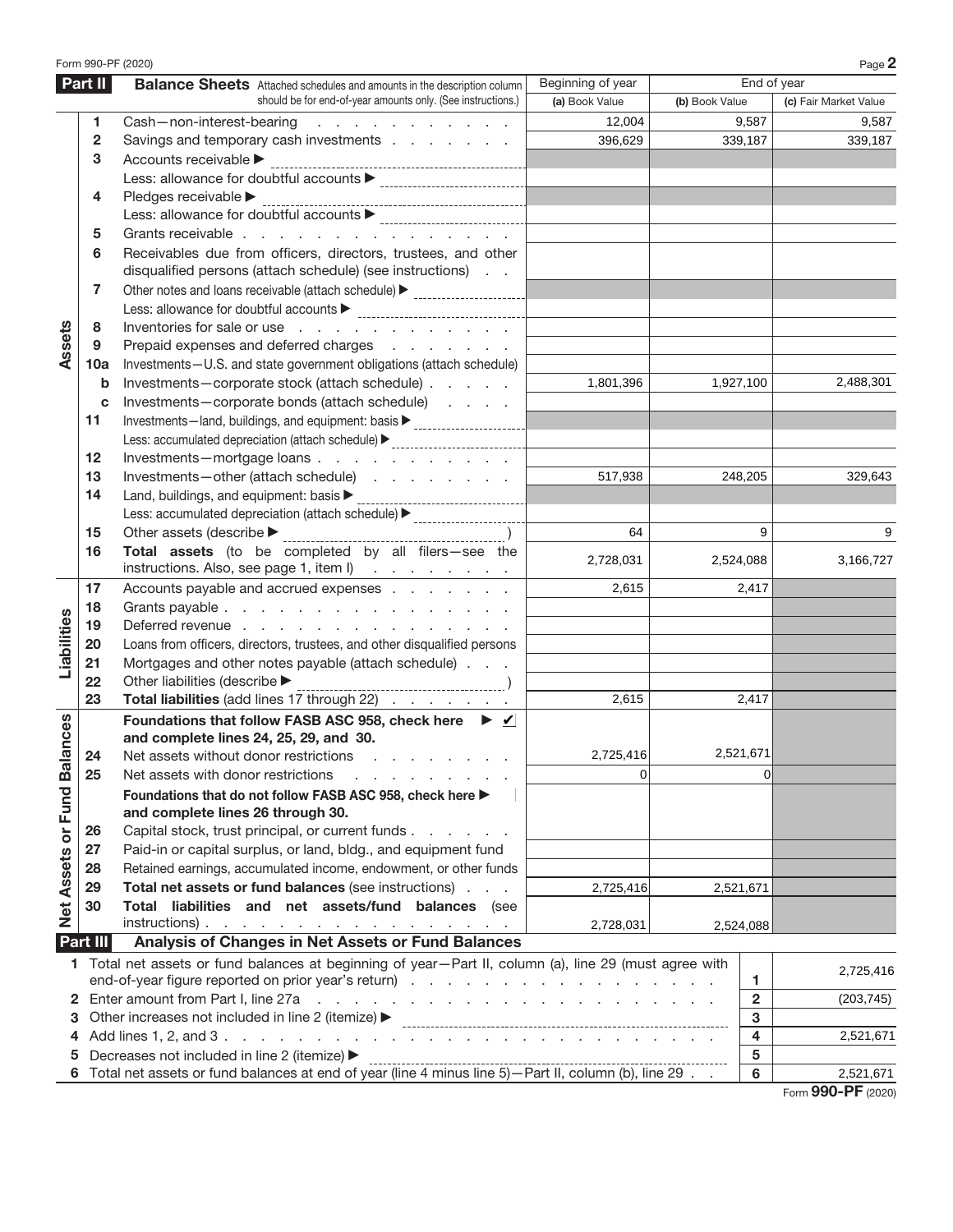|                | Form 990-PF (2020)                            |                                                                                                                                                                                                                                |                                        |                                                 |                                      | Page 3                                                        |
|----------------|-----------------------------------------------|--------------------------------------------------------------------------------------------------------------------------------------------------------------------------------------------------------------------------------|----------------------------------------|-------------------------------------------------|--------------------------------------|---------------------------------------------------------------|
| <b>Part IV</b> |                                               | <b>Capital Gains and Losses for Tax on Investment Income</b>                                                                                                                                                                   |                                        |                                                 |                                      |                                                               |
|                |                                               | (a) List and describe the kind(s) of property sold (for example, real estate,<br>2-story brick warehouse; or common stock, 200 shs. MLC Co.)                                                                                   |                                        | (b) How acquired<br>P-Purchase<br>D-Donation    | (c) Date acquired<br>(mo., day, yr.) | (d) Date sold<br>(mo., day, yr.)                              |
|                | 1a Public Traded Securities                   |                                                                                                                                                                                                                                |                                        |                                                 |                                      |                                                               |
| b              |                                               |                                                                                                                                                                                                                                |                                        |                                                 |                                      |                                                               |
| c              |                                               |                                                                                                                                                                                                                                |                                        |                                                 |                                      |                                                               |
| d              |                                               |                                                                                                                                                                                                                                |                                        |                                                 |                                      |                                                               |
| е              |                                               |                                                                                                                                                                                                                                |                                        |                                                 |                                      |                                                               |
|                | (e) Gross sales price                         | (f) Depreciation allowed<br>(or allowable)                                                                                                                                                                                     |                                        | (g) Cost or other basis<br>plus expense of sale |                                      | (h) Gain or (loss)<br>$((e)$ plus $(f)$ minus $(g)$           |
| a              | 881.059                                       |                                                                                                                                                                                                                                |                                        | 880.719                                         |                                      | 340                                                           |
| b              |                                               |                                                                                                                                                                                                                                |                                        |                                                 |                                      | 0                                                             |
| c              |                                               |                                                                                                                                                                                                                                |                                        |                                                 |                                      | 0                                                             |
| d              |                                               |                                                                                                                                                                                                                                |                                        |                                                 |                                      | 0                                                             |
| e              |                                               |                                                                                                                                                                                                                                |                                        |                                                 |                                      | $\mathbf 0$                                                   |
|                |                                               | Complete only for assets showing gain in column (h) and owned by the foundation on 12/31/69.                                                                                                                                   |                                        |                                                 |                                      | (I) Gains (Col. (h) gain minus                                |
|                | (i) FMV as of $12/31/69$                      | (i) Adjusted basis<br>as of 12/31/69                                                                                                                                                                                           |                                        | (k) Excess of col. (i)<br>over col. (j), if any |                                      | col. (k), but not less than -0-) or<br>Losses (from col. (h)) |
| a              |                                               |                                                                                                                                                                                                                                |                                        |                                                 |                                      | 340                                                           |
| b              |                                               |                                                                                                                                                                                                                                |                                        |                                                 |                                      | 0                                                             |
| c              |                                               |                                                                                                                                                                                                                                |                                        |                                                 |                                      | 0                                                             |
| $\mathbf d$    |                                               |                                                                                                                                                                                                                                |                                        |                                                 |                                      | 0                                                             |
| e              |                                               |                                                                                                                                                                                                                                |                                        |                                                 |                                      | 0                                                             |
| $\mathbf{2}$   | Capital gain net income or (net capital loss) |                                                                                                                                                                                                                                | If gain, also enter in Part I, line 7  |                                                 |                                      | 340                                                           |
|                |                                               |                                                                                                                                                                                                                                | If (loss), enter -0- in Part I, line 7 |                                                 | $\mathbf{2}$                         |                                                               |
| 3              |                                               | Net short-term capital gain or (loss) as defined in sections 1222(5) and (6):                                                                                                                                                  |                                        |                                                 |                                      | 0                                                             |
|                |                                               | If gain, also enter in Part I, line 8, column (c). See instructions. If (loss), enter -0- in $\vert$                                                                                                                           |                                        |                                                 | 3                                    |                                                               |
| <b>Part V</b>  |                                               | Qualification Under Section 4940(e) for Reduced Tax on Net Investment Income                                                                                                                                                   |                                        |                                                 |                                      |                                                               |
|                |                                               | SECTION 4940(e) REPEALED ON DECEMBER 20, 2019 - DO NOT COMPLETE.                                                                                                                                                               |                                        |                                                 |                                      |                                                               |
| 1              | Reserved                                      |                                                                                                                                                                                                                                |                                        |                                                 |                                      |                                                               |
|                | (a)                                           | (b)                                                                                                                                                                                                                            |                                        | (c)                                             |                                      | (d)                                                           |
|                | Reserved                                      | Reserved                                                                                                                                                                                                                       |                                        | Reserved                                        |                                      | Reserved                                                      |
|                | Reserved                                      |                                                                                                                                                                                                                                |                                        |                                                 |                                      |                                                               |
|                | Reserved                                      |                                                                                                                                                                                                                                |                                        |                                                 |                                      |                                                               |
|                | Reserved                                      |                                                                                                                                                                                                                                |                                        |                                                 |                                      |                                                               |
|                | Reserved                                      |                                                                                                                                                                                                                                |                                        |                                                 |                                      |                                                               |
|                | Reserved                                      |                                                                                                                                                                                                                                |                                        |                                                 |                                      |                                                               |
|                |                                               |                                                                                                                                                                                                                                |                                        |                                                 |                                      |                                                               |
| $\mathbf{2}$   | Reserved                                      | and the company of the company of the company of the company of the company of the company of the company of the company of the company of the company of the company of the company of the company of the company of the comp |                                        |                                                 | $\overline{2}$                       |                                                               |
|                |                                               |                                                                                                                                                                                                                                |                                        |                                                 |                                      |                                                               |
| 3              | Reserved                                      |                                                                                                                                                                                                                                |                                        |                                                 | 3                                    |                                                               |
|                |                                               |                                                                                                                                                                                                                                |                                        |                                                 |                                      |                                                               |
| 4              | Reserved.                                     | and a state of the state of the state of<br><b>Service</b> State                                                                                                                                                               |                                        |                                                 | 4                                    |                                                               |
|                |                                               |                                                                                                                                                                                                                                |                                        |                                                 |                                      |                                                               |
| 5              | Reserved .                                    | de la provincia de la provincia de la provincia de la                                                                                                                                                                          |                                        |                                                 | 5                                    |                                                               |
|                |                                               |                                                                                                                                                                                                                                |                                        |                                                 |                                      |                                                               |
| 6              | Reserved.                                     |                                                                                                                                                                                                                                |                                        |                                                 | 6                                    |                                                               |
|                |                                               |                                                                                                                                                                                                                                |                                        |                                                 |                                      |                                                               |
| 7              | Reserved                                      | the second contract of the second contract of the second contract of the second contract of the second contract of the second contract of the second contract of the second contract of the second contract of the second cont |                                        |                                                 | $\overline{7}$                       |                                                               |
| 8              |                                               |                                                                                                                                                                                                                                |                                        |                                                 | 8                                    |                                                               |
|                |                                               |                                                                                                                                                                                                                                |                                        |                                                 |                                      | Form 990-PF (2020)                                            |
|                |                                               |                                                                                                                                                                                                                                |                                        |                                                 |                                      |                                                               |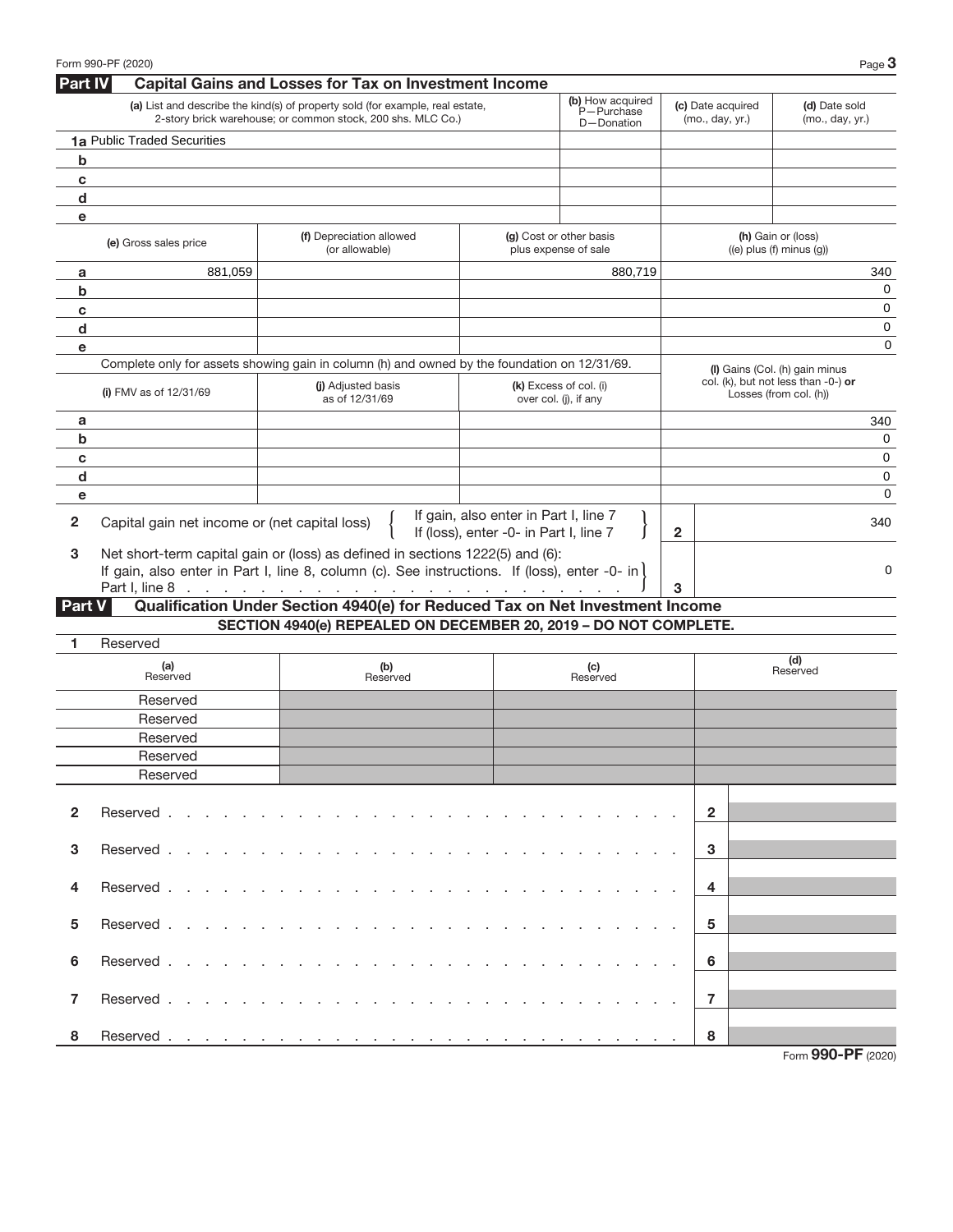|                         | Form 990-PF (2020)                                                                                                                                                                                                                   |                |            | Page 4        |  |  |
|-------------------------|--------------------------------------------------------------------------------------------------------------------------------------------------------------------------------------------------------------------------------------|----------------|------------|---------------|--|--|
| <b>Part VI</b>          | Excise Tax Based on Investment Income (Section 4940(a), 4940(b), or 4948–see instructions)                                                                                                                                           |                |            |               |  |  |
| 1a                      | Exempt operating foundations described in section $4940(d)(2)$ , check here $\blacktriangleright \Box$ and enter "N/A" on line 1.                                                                                                    |                |            |               |  |  |
|                         | Date of ruling or determination letter: __________________ (attach copy of letter if necessary-see instructions)                                                                                                                     |                |            |               |  |  |
| b                       | $\mathbf{1}$<br>Reserved<br>and a series of the contract of the contract of the                                                                                                                                                      |                |            | $\Omega$      |  |  |
| C                       | All other domestic foundations enter 1.39% of line 27b. Exempt foreign organizations, enter 4% of                                                                                                                                    |                |            |               |  |  |
|                         |                                                                                                                                                                                                                                      |                |            |               |  |  |
| $\mathbf{2}$            | Tax under section 511 (domestic section 4947(a)(1) trusts and taxable foundations only; others, enter -0-)<br>$\overline{2}$                                                                                                         |                |            |               |  |  |
| 3                       | 3                                                                                                                                                                                                                                    |                |            | 0             |  |  |
| 4                       | $\overline{\mathbf{4}}$<br>Subtitle A (income) tax (domestic section 4947(a)(1) trusts and taxable foundations only; others, enter -0-)                                                                                              |                |            |               |  |  |
| 5                       | Tax based on investment income. Subtract line 4 from line 3. If zero or less, enter -0-<br>5                                                                                                                                         |                |            | 0             |  |  |
| 6                       | Credits/Payments:                                                                                                                                                                                                                    |                |            |               |  |  |
| a                       | 2020 estimated tax payments and 2019 overpayment credited to 2020<br>6a                                                                                                                                                              |                |            |               |  |  |
| b                       | Exempt foreign organizations-tax withheld at source<br>6b                                                                                                                                                                            |                |            |               |  |  |
| С                       | Tax paid with application for extension of time to file (Form 8868)<br>6с                                                                                                                                                            |                |            |               |  |  |
| d                       | Backup withholding erroneously withheld<br>6d                                                                                                                                                                                        |                |            |               |  |  |
| 7                       | $\overline{7}$                                                                                                                                                                                                                       |                |            | 0             |  |  |
| 8                       | Enter any penalty for underpayment of estimated tax. Check here $\Box$ if Form 2220 is attached<br>8                                                                                                                                 |                |            |               |  |  |
| 9                       | Tax due. If the total of lines 5 and 8 is more than line 7, enter amount owed<br>9                                                                                                                                                   |                |            | 0             |  |  |
| 10                      | <b>Overpayment.</b> If line 7 is more than the total of lines 5 and 8, enter the <b>amount overpaid</b><br>10                                                                                                                        |                |            | 0             |  |  |
| 11                      | Enter the amount of line 10 to be: Credited to 2021 estimated tax ><br>11<br>Refunded $\blacktriangleright$                                                                                                                          |                |            |               |  |  |
| <b>Part VII-A</b><br>1a | <b>Statements Regarding Activities</b><br>During the tax year, did the foundation attempt to influence any national, state, or local legislation or did it                                                                           |                | <b>Yes</b> | No            |  |  |
|                         |                                                                                                                                                                                                                                      | 1a             |            |               |  |  |
| b                       | Did it spend more than \$100 during the year (either directly or indirectly) for political purposes? See the                                                                                                                         |                |            | $\mathcal{L}$ |  |  |
|                         | instructions for the definition<br>and a construction of the construction of the construction of the construction of                                                                                                                 | 1 <sub>b</sub> |            | v             |  |  |
|                         | If the answer is "Yes" to 1a or 1b, attach a detailed description of the activities and copies of any materials<br>published or distributed by the foundation in connection with the activities.                                     |                |            |               |  |  |
| С                       | Did the foundation file Form 1120-POL for this year?                                                                                                                                                                                 |                |            |               |  |  |
| d                       | Enter the amount (if any) of tax on political expenditures (section 4955) imposed during the year:                                                                                                                                   |                |            |               |  |  |
|                         | (2) On foundation managers. $\triangleright$ \$<br>(1) On the foundation. $\triangleright$ \$                                                                                                                                        |                |            |               |  |  |
| е                       | Enter the reimbursement (if any) paid by the foundation during the year for political expenditure tax imposed                                                                                                                        |                |            |               |  |  |
|                         | on foundation managers. $\triangleright$ \$                                                                                                                                                                                          |                |            |               |  |  |
| $\mathbf{2} \cdot$      | Has the foundation engaged in any activities that have not previously been reported to the IRS?                                                                                                                                      | $\mathbf{2}$   |            |               |  |  |
| 3                       | If "Yes," attach a detailed description of the activities.<br>Has the foundation made any changes, not previously reported to the IRS, in its governing instrument, articles                                                         |                |            |               |  |  |
|                         | of incorporation, or bylaws, or other similar instruments? If "Yes," attach a conformed copy of the changes.                                                                                                                         | 3              |            | v             |  |  |
|                         | Did the foundation have unrelated business gross income of \$1,000 or more during the year?.                                                                                                                                         | 4a             |            |               |  |  |
| b                       | If "Yes," has it filed a tax return on Form 990-T for this year?.<br>and a state of the state of                                                                                                                                     | 4b             |            |               |  |  |
| 5                       | Was there a liquidation, termination, dissolution, or substantial contraction during the year?                                                                                                                                       | 5              |            | v             |  |  |
|                         | If "Yes," attach the statement required by General Instruction T.                                                                                                                                                                    |                |            |               |  |  |
| 6                       | Are the requirements of section 508(e) (relating to sections 4941 through 4945) satisfied either:                                                                                                                                    |                |            |               |  |  |
|                         | • By language in the governing instrument, or                                                                                                                                                                                        |                |            |               |  |  |
|                         | . By state legislation that effectively amends the governing instrument so that no mandatory directions that                                                                                                                         |                |            |               |  |  |
|                         | conflict with the state law remain in the governing instrument?<br>design and a state of the state of                                                                                                                                | 6              | v          |               |  |  |
| 7                       | Did the foundation have at least \$5,000 in assets at any time during the year? If "Yes," complete Part II, col. (c), and Part XV                                                                                                    | $\overline{7}$ | v          |               |  |  |
| 8а                      | Enter the states to which the foundation reports or with which it is registered. See instructions.                                                                                                                                   |                |            |               |  |  |
|                         | СA<br>If the answer is "Yes" to line 7, has the foundation furnished a copy of Form 990-PF to the Attorney General                                                                                                                   |                |            |               |  |  |
| b                       | (or designate) of each state as required by General Instruction G? If "No," attach explanation                                                                                                                                       |                |            |               |  |  |
|                         |                                                                                                                                                                                                                                      | 8b             | v          |               |  |  |
| 9                       | Is the foundation claiming status as a private operating foundation within the meaning of section 4942(j)(3) or<br>4942(j)(5) for calendar year 2020 or the tax year beginning in 2020? See the instructions for Part XIV. If "Yes," |                |            |               |  |  |
|                         | complete Part XIV .<br>and the company of the company of the company of                                                                                                                                                              | 9              | v          |               |  |  |
| 10                      | Did any persons become substantial contributors during the tax year? If "Yes," attach a schedule listing their                                                                                                                       |                |            |               |  |  |
|                         | names and addresses                                                                                                                                                                                                                  | 10             |            |               |  |  |
|                         |                                                                                                                                                                                                                                      |                |            |               |  |  |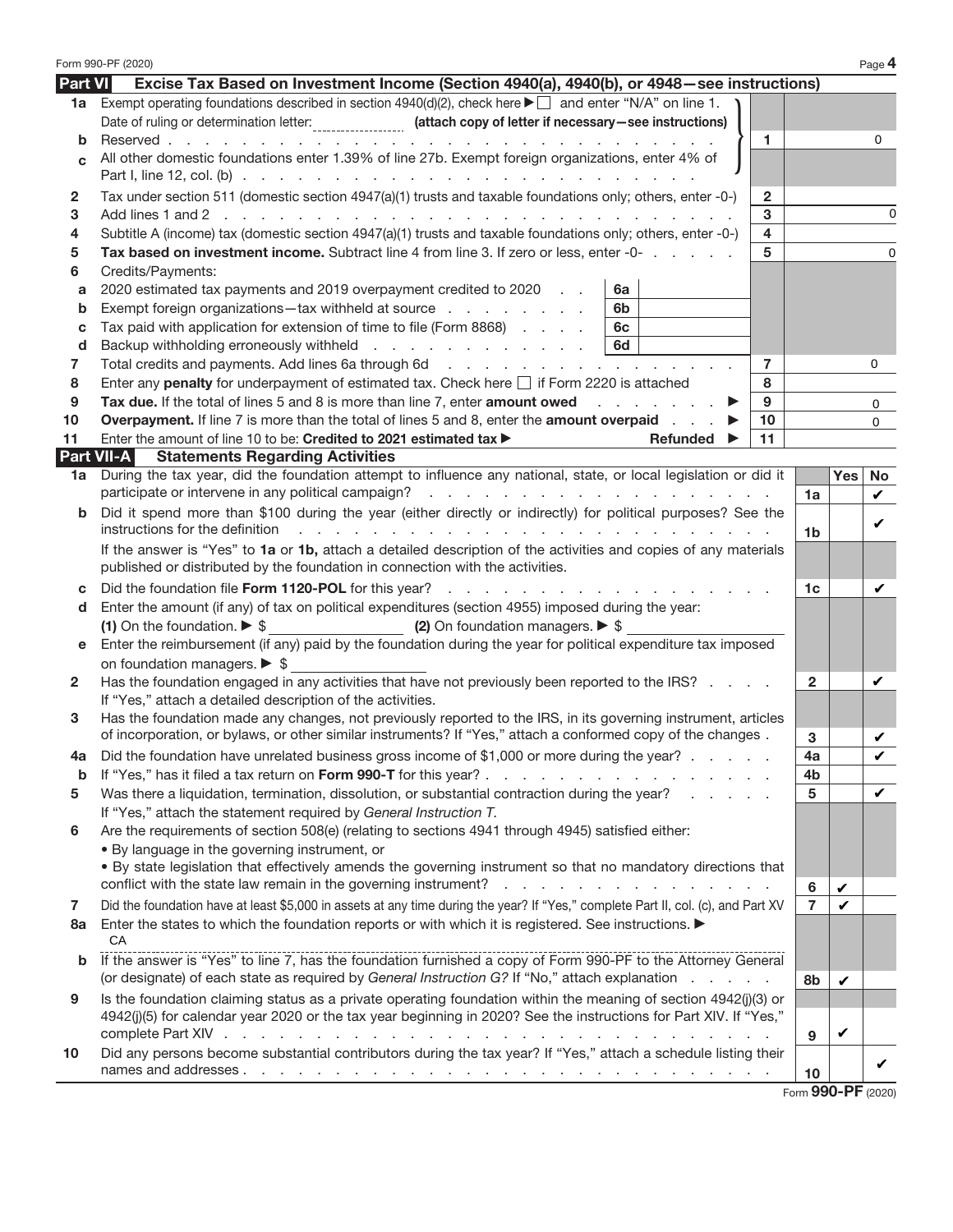|              | Form 990-PF (2020)                                                                                                                                                                                                                                                                                                                                                                                                                                              |                    |            | Page 5       |
|--------------|-----------------------------------------------------------------------------------------------------------------------------------------------------------------------------------------------------------------------------------------------------------------------------------------------------------------------------------------------------------------------------------------------------------------------------------------------------------------|--------------------|------------|--------------|
|              | <b>Part VII-A</b><br><b>Statements Regarding Activities (continued)</b>                                                                                                                                                                                                                                                                                                                                                                                         |                    |            |              |
|              |                                                                                                                                                                                                                                                                                                                                                                                                                                                                 |                    | <b>Yes</b> | No           |
| 11           | At any time during the year, did the foundation, directly or indirectly, own a controlled entity within the<br>meaning of section 512(b)(13)? If "Yes," attach schedule. See instructions                                                                                                                                                                                                                                                                       | 11                 |            | v            |
| 12           | Did the foundation make a distribution to a donor advised fund over which the foundation or a disqualified<br>person had advisory privileges? If "Yes," attach statement. See instructions                                                                                                                                                                                                                                                                      | 12 <sup>2</sup>    |            | v            |
| 13           | Did the foundation comply with the public inspection requirements for its annual returns and exemption application?<br>evansfmm.org<br>Website address ▶                                                                                                                                                                                                                                                                                                        | 13                 | ✓          |              |
| 14           | The books are in care of $\blacktriangleright$ Joyce Evans<br>Located at ▶ 1652 Via Cancion, San Marcos, CA<br>92078<br>$ZIP+4$                                                                                                                                                                                                                                                                                                                                 |                    |            |              |
| 15           | Section 4947(a)(1) nonexempt charitable trusts filing Form 990-PF in lieu of Form 1041-check here<br>15                                                                                                                                                                                                                                                                                                                                                         |                    |            |              |
| 16           | At any time during calendar year 2020, did the foundation have an interest in or a signature or other authority<br>over a bank, securities, or other financial account in a foreign country?.                                                                                                                                                                                                                                                                   |                    | <b>Yes</b> | No           |
|              | See the instructions for exceptions and filing requirements for FinCEN Form 114. If "Yes," enter the name of<br>the foreign country                                                                                                                                                                                                                                                                                                                             | 16                 |            | $\mathbf{v}$ |
|              | Part VII-B<br>Statements Regarding Activities for Which Form 4720 May Be Required                                                                                                                                                                                                                                                                                                                                                                               |                    |            |              |
|              | File Form 4720 if any item is checked in the "Yes" column, unless an exception applies.                                                                                                                                                                                                                                                                                                                                                                         |                    | <b>Yes</b> | No           |
| 1a           | During the year, did the foundation (either directly or indirectly):                                                                                                                                                                                                                                                                                                                                                                                            |                    |            |              |
|              | (1) Engage in the sale or exchange, or leasing of property with a disqualified person?<br><b>Yes</b><br>$\mathcal{L}=\mathcal{L}$ .<br>ν No<br>(2) Borrow money from, lend money to, or otherwise extend credit to (or accept it from) a<br>Yes<br>✓ No                                                                                                                                                                                                         |                    |            |              |
|              | (3) Furnish goods, services, or facilities to (or accept them from) a disqualified person?<br>$\nu$ No<br>Yes<br>(4) Pay compensation to, or pay or reimburse the expenses of, a disqualified person?<br>y Yes<br>No<br>(5) Transfer any income or assets to a disqualified person (or make any of either available for<br>the benefit or use of a disqualified person)?<br>Yes<br>✓ No                                                                         |                    |            |              |
|              | (6) Agree to pay money or property to a government official? (Exception. Check "No" if the<br>foundation agreed to make a grant to or to employ the official for a period after<br>termination of government service, if terminating within 90 days.)<br>Yes<br>.∕ No                                                                                                                                                                                           |                    |            |              |
| b            | If any answer is "Yes" to $1a(1)$ -(6), did any of the acts fail to qualify under the exceptions described in<br>Regulations section 53.4941(d)-3 or in a current notice regarding disaster assistance? See instructions<br>$\sim$                                                                                                                                                                                                                              | 1 <sub>b</sub>     |            | v            |
|              | Organizations relying on a current notice regarding disaster assistance, check here                                                                                                                                                                                                                                                                                                                                                                             |                    |            |              |
| С            | Did the foundation engage in a prior year in any of the acts described in 1a, other than excepted acts, that<br>were not corrected before the first day of the tax year beginning in 2020?<br>and the company of the company of the                                                                                                                                                                                                                             | 1 <sub>c</sub>     |            | v            |
| $\mathbf{2}$ | Taxes on failure to distribute income (section 4942) (does not apply for years the foundation was a private<br>operating foundation defined in section 4942(j)(3) or 4942(j)(5)):                                                                                                                                                                                                                                                                               |                    |            |              |
|              | a At the end of tax year 2020, did the foundation have any undistributed income (Part XIII, lines<br>6d and 6e) for tax year(s) beginning before 2020?<br>$\mathcal{L}^{\text{max}}$<br>the contract of the contract of the contract<br>∣ ∣Yes<br>$  \cdot  $ No                                                                                                                                                                                                |                    |            |              |
|              | If "Yes," list the years $\triangleright$ 20 $_{\dots}$ , 20 $_{\dots}$ , 20 $_{\dots}$ , 20                                                                                                                                                                                                                                                                                                                                                                    |                    |            |              |
| b            | Are there any years listed in 2a for which the foundation is not applying the provisions of section 4942(a)(2)<br>(relating to incorrect valuation of assets) to the year's undistributed income? (If applying section 4942(a)(2) to<br>all years listed, answer "No" and attach statement - see instructions.)                                                                                                                                                 | 2 <sub>b</sub>     |            |              |
| c            | If the provisions of section $4942(a)(2)$ are being applied to any of the years listed in 2a, list the years here.                                                                                                                                                                                                                                                                                                                                              |                    |            |              |
|              | ▶ 20 _____, 20 _____, 20 _____, 20<br>3a Did the foundation hold more than a 2% direct or indirect interest in any business enterprise<br>at any time during the year? $\ldots$ $\ldots$ $\ldots$ $\ldots$ $\ldots$ $\ldots$ $\ldots$ $\ldots$<br>Yes $\boldsymbol{v}$ No                                                                                                                                                                                       |                    |            |              |
|              | <b>b</b> If "Yes," did it have excess business holdings in 2020 as a result of (1) any purchase by the foundation or<br>disqualified persons after May 26, 1969; (2) the lapse of the 5-year period (or longer period approved by the<br>Commissioner under section 4943(c)(7)) to dispose of holdings acquired by gift or bequest; or (3) the lapse of<br>the 10-, 15-, or 20-year first phase holding period? (Use Form 4720, Schedule C, to determine if the | 3 <sub>b</sub>     |            |              |
| 4a<br>b      | Did the foundation invest during the year any amount in a manner that would jeopardize its charitable purposes?<br>Did the foundation make any investment in a prior year (but after December 31, 1969) that could jeopardize its                                                                                                                                                                                                                               | 4a                 |            | v            |
|              | charitable purpose that had not been removed from jeopardy before the first day of the tax year beginning in 2020?                                                                                                                                                                                                                                                                                                                                              | 4 <sub>b</sub>     |            | v            |
|              |                                                                                                                                                                                                                                                                                                                                                                                                                                                                 | Form 990-PF (2020) |            |              |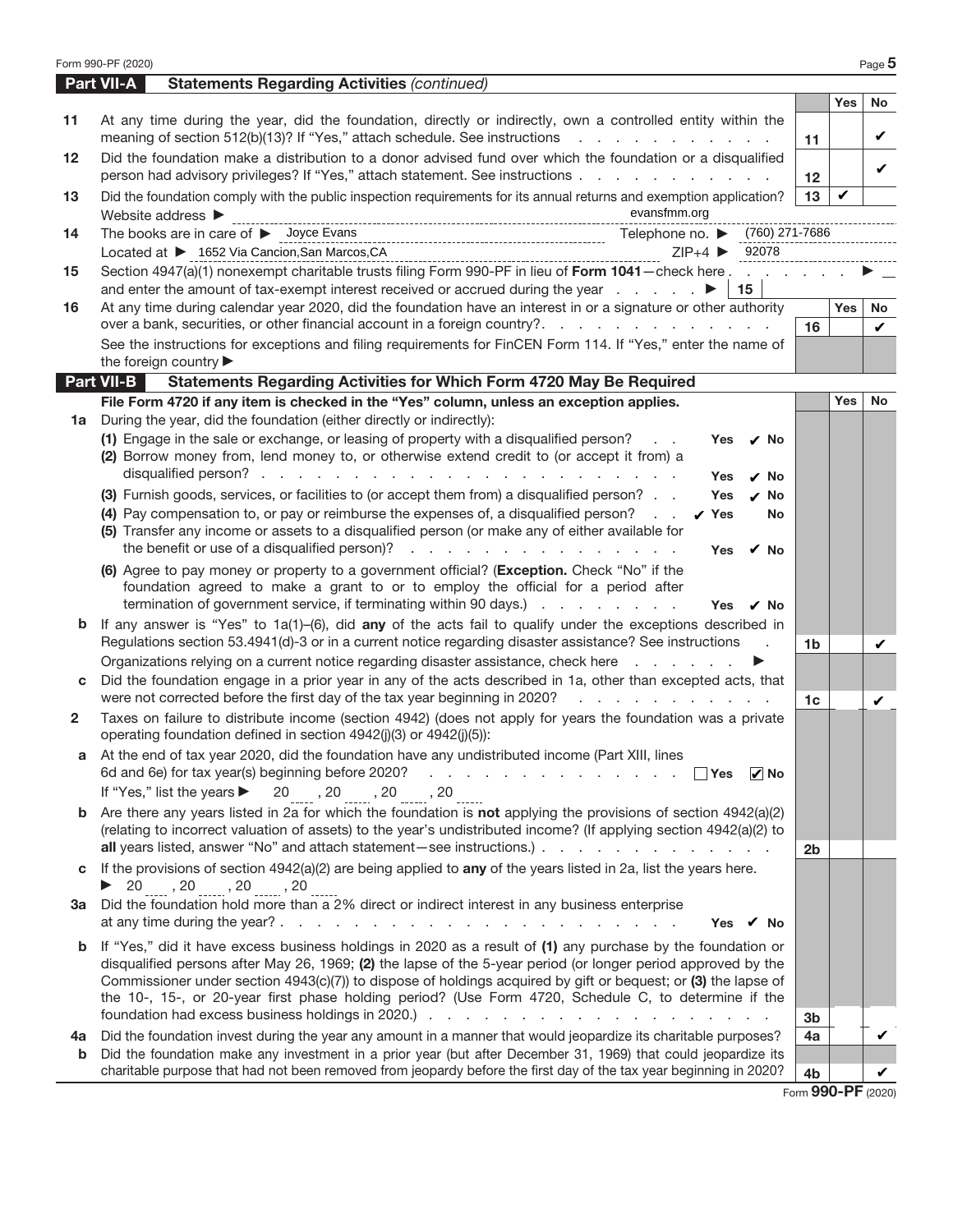|    | Form 990-PF (2020)                                                                                                                                                                                                                                                                                                                  |            |                   |           |            | Page $6$  |
|----|-------------------------------------------------------------------------------------------------------------------------------------------------------------------------------------------------------------------------------------------------------------------------------------------------------------------------------------|------------|-------------------|-----------|------------|-----------|
|    | <b>Part VII-B</b><br>Statements Regarding Activities for Which Form 4720 May Be Required (continued)                                                                                                                                                                                                                                |            |                   |           |            |           |
| 5a | During the year, did the foundation pay or incur any amount to:                                                                                                                                                                                                                                                                     |            |                   |           | <b>Yes</b> | <b>No</b> |
|    | (1) Carry on propaganda, or otherwise attempt to influence legislation (section 4945(e))?<br>(2) Influence the outcome of any specific public election (see section 4955); or to carry on,<br>directly or indirectly, any voter registration drive?                                                                                 | Yes        | $\nu$ No          |           |            |           |
|    |                                                                                                                                                                                                                                                                                                                                     | <b>Yes</b> | √ No              |           |            |           |
|    | (3) Provide a grant to an individual for travel, study, or other similar purposes?<br>(4) Provide a grant to an organization other than a charitable, etc., organization described in                                                                                                                                               | <b>Yes</b> | $\overline{v}$ No |           |            |           |
|    | (5) Provide for any purpose other than religious, charitable, scientific, literary, or educational                                                                                                                                                                                                                                  | <b>Yes</b> | $\overline{v}$ No |           |            |           |
|    | purposes, or for the prevention of cruelty to children or animals?                                                                                                                                                                                                                                                                  | <b>Yes</b> | $\nu$ No          |           |            |           |
| b  | If any answer is "Yes" to $5a(1)$ -(5), did any of the transactions fail to qualify under the exceptions described<br>in Regulations section 53.4945 or in a current notice regarding disaster assistance? See instructions                                                                                                         |            |                   | <b>5b</b> |            |           |
| c  | Organizations relying on a current notice regarding disaster assistance, check here<br>If the answer is "Yes" to question 5a(4), does the foundation claim exemption from the tax<br>because it maintained expenditure responsibility for the grant?                                                                                | <b>Yes</b> | <b>No</b>         |           |            |           |
| 6a | If "Yes," attach the statement required by Regulations section 53.4945-5(d).<br>Did the foundation, during the year, receive any funds, directly or indirectly, to pay premiums<br>on a personal benefit contract?<br>a construction of the contract of the construction of the construction of the contract of the construction of | Yes        | $\overline{v}$ No |           |            |           |
| b  | Did the foundation, during the year, pay premiums, directly or indirectly, on a personal benefit contract?<br>If "Yes" to 6b, file Form 8870.                                                                                                                                                                                       |            |                   | 6b        |            |           |
| 7a | At any time during the tax year, was the foundation a party to a prohibited tax shelter transaction? $\overline{\phantom{a}}$ Yes $\overline{\phantom{a}}$ No                                                                                                                                                                       |            |                   |           |            |           |
| b  | If "Yes," did the foundation receive any proceeds or have any net income attributable to the transaction? .                                                                                                                                                                                                                         |            |                   | 7b        |            |           |
| 8  | Is the foundation subject to the section 4960 tax on payment(s) of more than \$1,000,000 in<br>remuneration or excess parachute payment(s) during the year? $\ldots$ $\ldots$ $\ldots$ $\ldots$                                                                                                                                     | Yes        | $\nu$ No          |           |            |           |
|    | Information About Officers, Directors, Trustees, Foundation Managers, Highly Paid Employees,<br><b>Part VIII</b>                                                                                                                                                                                                                    |            |                   |           |            |           |
|    | and Contractors                                                                                                                                                                                                                                                                                                                     |            |                   |           |            |           |

**1 List all officers, directors, trustees, and foundation managers and their compensation. See instructions.**

| (a) Name and address                     | (b) Title, and average<br>hours per week<br>devoted to position | (c) Compensation<br>(If not paid,<br>enter -0-) | (d) Contributions to<br>employee benefit plans<br>and deferred compensation | (e) Expense account,<br>other allowances |
|------------------------------------------|-----------------------------------------------------------------|-------------------------------------------------|-----------------------------------------------------------------------------|------------------------------------------|
| Joyce Evans                              | President                                                       |                                                 |                                                                             |                                          |
| 1652 Via Cancion, San Marcos, CA, 92078, | 62.400<br>30                                                    |                                                 | 2.208                                                                       |                                          |
| <b>Constantine Evans</b>                 | Scientific Director /                                           |                                                 |                                                                             |                                          |
| 1652 Via Cancion, San Marcos, CA, 92078, | $T_{\text{max}} = 1.005$<br>35                                  | 108,000                                         | 946                                                                         |                                          |
| Nicole de Silva                          | <b>Director</b>                                                 |                                                 |                                                                             |                                          |
| 1652 Via Cancion, San Marcos, CA, 92078, |                                                                 |                                                 |                                                                             |                                          |
| Randy Chong                              | <b>Director</b>                                                 |                                                 |                                                                             |                                          |
| 1652 Via Cancion, San Marcos, CA, 92078, |                                                                 |                                                 |                                                                             |                                          |

## **"NONE."**

| 1652 Via Cancion, San Marcos, CA, 92078,<br>Compensation of five highest-paid employees (other than those included on line 1-see instructions). If none, enter<br>$\overline{2}$<br>"NONE." |                                                                                                  |                  |                                                                                |                                          |
|---------------------------------------------------------------------------------------------------------------------------------------------------------------------------------------------|--------------------------------------------------------------------------------------------------|------------------|--------------------------------------------------------------------------------|------------------------------------------|
| (a) Name and address of each employee paid more than \$50,000                                                                                                                               | (b) Title, and average<br>hours per week<br>devoted to position                                  | (c) Compensation | (d) Contributions to<br>employee benefit<br>plans and deferred<br>compensation | (e) Expense account,<br>other allowances |
| <b>NONE</b>                                                                                                                                                                                 |                                                                                                  |                  |                                                                                |                                          |
|                                                                                                                                                                                             |                                                                                                  |                  |                                                                                |                                          |
|                                                                                                                                                                                             |                                                                                                  |                  |                                                                                |                                          |
|                                                                                                                                                                                             |                                                                                                  |                  |                                                                                |                                          |
|                                                                                                                                                                                             |                                                                                                  |                  |                                                                                |                                          |
| <b>Total</b> number of other employees paid over \$50,000                                                                                                                                   | $\ldots$ . The contract of the contract of the contract of the contract of $\blacktriangleright$ |                  |                                                                                |                                          |
|                                                                                                                                                                                             |                                                                                                  |                  |                                                                                | Form 990-PF (2020)                       |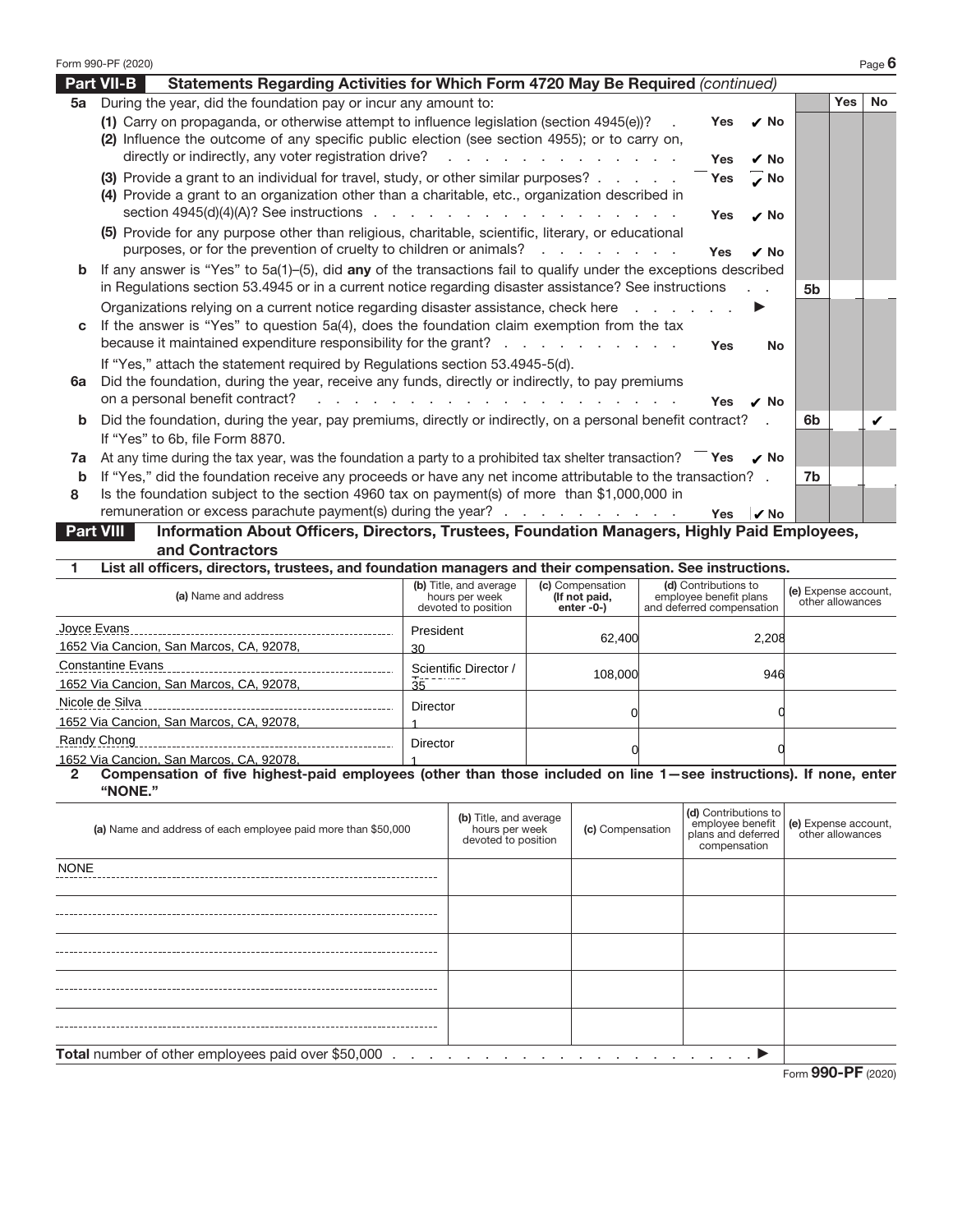|                | Information About Officers, Directors, Trustees, Foundation Managers, Highly Paid Employees,<br>Part VIII<br>and Contractors (continued)                                                                                                                  |                  |
|----------------|-----------------------------------------------------------------------------------------------------------------------------------------------------------------------------------------------------------------------------------------------------------|------------------|
| 3              | Five highest-paid independent contractors for professional services. See instructions. If none, enter "NONE."                                                                                                                                             |                  |
|                | (a) Name and address of each person paid more than \$50,000<br>(b) Type of service                                                                                                                                                                        | (c) Compensation |
| <b>NONE</b>    |                                                                                                                                                                                                                                                           |                  |
|                |                                                                                                                                                                                                                                                           |                  |
|                |                                                                                                                                                                                                                                                           |                  |
|                |                                                                                                                                                                                                                                                           |                  |
|                |                                                                                                                                                                                                                                                           |                  |
|                |                                                                                                                                                                                                                                                           |                  |
|                |                                                                                                                                                                                                                                                           |                  |
|                |                                                                                                                                                                                                                                                           |                  |
|                |                                                                                                                                                                                                                                                           |                  |
|                | Total number of others receiving over \$50,000 for professional services<br>$\cdot$ P<br>and a series of the contract of the contract of                                                                                                                  |                  |
|                | <b>Summary of Direct Charitable Activities</b><br>Part IX-A                                                                                                                                                                                               |                  |
|                | List the foundation's four largest direct charitable activities during the tax year. Include relevant statistical information such as the number of<br>organizations and other beneficiaries served, conferences convened, research papers produced, etc. | Expenses         |
| 1.             | See Statement                                                                                                                                                                                                                                             |                  |
|                |                                                                                                                                                                                                                                                           | 161,109          |
|                |                                                                                                                                                                                                                                                           |                  |
| $\overline{2}$ |                                                                                                                                                                                                                                                           |                  |
|                |                                                                                                                                                                                                                                                           |                  |
| 3              |                                                                                                                                                                                                                                                           |                  |
|                |                                                                                                                                                                                                                                                           |                  |
|                |                                                                                                                                                                                                                                                           |                  |
| 4              |                                                                                                                                                                                                                                                           |                  |
|                |                                                                                                                                                                                                                                                           |                  |
|                |                                                                                                                                                                                                                                                           |                  |
|                | <b>Summary of Program-Related Investments (see instructions)</b><br>Part IX-B                                                                                                                                                                             |                  |
|                | Describe the two largest program-related investments made by the foundation during the tax year on lines 1 and 2.                                                                                                                                         | Amount           |
| 1              |                                                                                                                                                                                                                                                           |                  |
|                |                                                                                                                                                                                                                                                           |                  |
| $\mathbf{2}$   |                                                                                                                                                                                                                                                           |                  |
|                |                                                                                                                                                                                                                                                           |                  |
|                |                                                                                                                                                                                                                                                           |                  |
|                | All other program-related investments. See instructions.                                                                                                                                                                                                  |                  |
| 3              |                                                                                                                                                                                                                                                           |                  |
|                |                                                                                                                                                                                                                                                           |                  |
|                |                                                                                                                                                                                                                                                           |                  |
|                | Total. Add lines 1 through 3<br>▶                                                                                                                                                                                                                         |                  |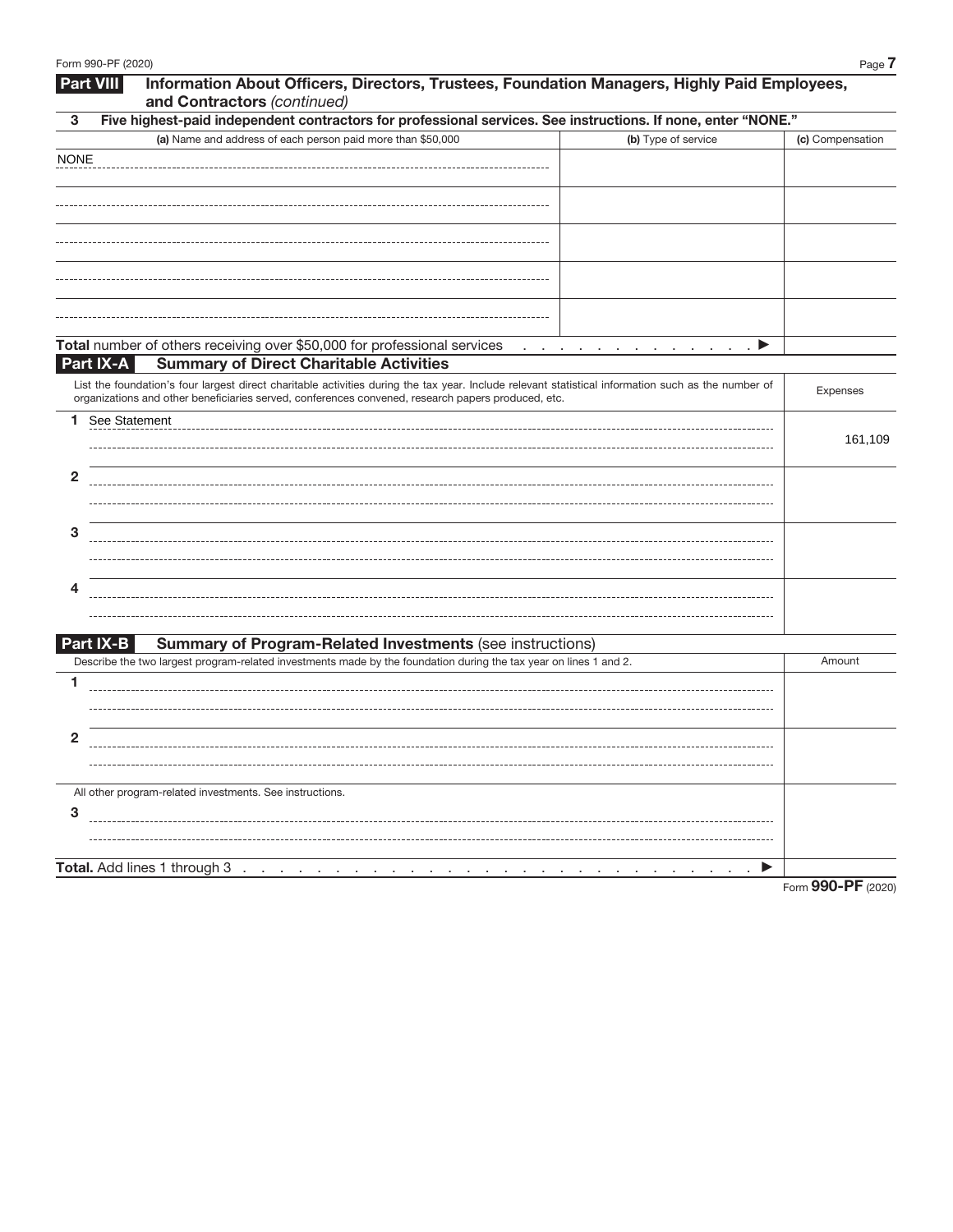|              | Form 990-PF (2020)                                                                                                                                                                                                             |                | Page 8    |
|--------------|--------------------------------------------------------------------------------------------------------------------------------------------------------------------------------------------------------------------------------|----------------|-----------|
| Part X       | Minimum Investment Return (All domestic foundations must complete this part. Foreign foundations,                                                                                                                              |                |           |
|              | see instructions.)                                                                                                                                                                                                             |                |           |
| 1            | Fair market value of assets not used (or held for use) directly in carrying out charitable, etc.,<br>purposes:                                                                                                                 |                |           |
| а            |                                                                                                                                                                                                                                | 1a             | 2,786,898 |
| b            |                                                                                                                                                                                                                                | 1 <sub>b</sub> | 365,942   |
| С            |                                                                                                                                                                                                                                | 1 <sub>c</sub> | $\Omega$  |
| d            |                                                                                                                                                                                                                                | 1 <sub>d</sub> | 3,152,840 |
| е            | Reduction claimed for blockage or other factors reported on lines 1a and                                                                                                                                                       |                |           |
|              | 1c (attach detailed explanation).   1e                                                                                                                                                                                         |                |           |
| $\mathbf{2}$ |                                                                                                                                                                                                                                | $\overline{2}$ |           |
| 3            |                                                                                                                                                                                                                                | 3              | 3,152,840 |
| 4            | Cash deemed held for charitable activities. Enter $1\frac{1}{2}\%$ of line 3 (for greater amount, see                                                                                                                          |                |           |
|              |                                                                                                                                                                                                                                | 4              | 47,293    |
| 5            | Net value of noncharitable-use assets. Subtract line 4 from line 3. Enter here and on Part V, line 4                                                                                                                           | 5              | 3,105,547 |
| 6            |                                                                                                                                                                                                                                | 6              | 155,277   |
| Part XI      | Distributable Amount (see instructions) (Section 4942(j)(3) and (j)(5) private operating foundations<br>and certain foreign organizations, check here ► √ and do not complete this part.)                                      |                |           |
| 1            |                                                                                                                                                                                                                                | 1.             |           |
| 2a           | Tax on investment income for 2020 from Part VI, line 5<br>2a                                                                                                                                                                   |                |           |
| b            | Income tax for 2020. (This does not include the tax from Part VI.) $\ldots$   2b                                                                                                                                               |                |           |
| C            | Add lines 2a and 2b r and r and r and r and r and r and r and r and r and r and r and r and r and r and r and r and r and r and r and r and r and r and r and r and r and r and r and r and r and r and r and r and r and r an | 2c             |           |
| 3            | Distributable amount before adjustments. Subtract line 2c from line 1                                                                                                                                                          | 3              |           |
| 4            |                                                                                                                                                                                                                                | 4              |           |
| 5            |                                                                                                                                                                                                                                | 5              |           |
| 6            |                                                                                                                                                                                                                                | 6              |           |
| 7            | Distributable amount as adjusted. Subtract line 6 from line 5. Enter here and on Part XIII,                                                                                                                                    |                |           |
|              |                                                                                                                                                                                                                                | $\overline{7}$ |           |
|              | <b>Part XII Qualifying Distributions (see instructions)</b>                                                                                                                                                                    |                |           |
| 1.           | Amounts paid (including administrative expenses) to accomplish charitable, etc., purposes:                                                                                                                                     |                |           |
| a            | Expenses, contributions, gifts, etc.—total from Part I, column (d), line 26                                                                                                                                                    | 1a             | 161,109   |
| b            | Program-related investments-total from Part IX-B                                                                                                                                                                               | 1 <sub>b</sub> |           |
| $\mathbf{2}$ | Amounts paid to acquire assets used (or held for use) directly in carrying out charitable, etc.,                                                                                                                               |                |           |
|              |                                                                                                                                                                                                                                | $\mathbf{2}$   |           |
| 3            | Amounts set aside for specific charitable projects that satisfy the:                                                                                                                                                           |                |           |
|              |                                                                                                                                                                                                                                | За             |           |
|              | <b>b</b> Cash distribution test (attach the required schedule)                                                                                                                                                                 | 3 <sub>b</sub> | 0         |
| 4            | Qualifying distributions. Add lines 1a through 3b. Enter here and on Part V, line 8; and Part XIII, line 4                                                                                                                     | 4              | 161,109   |
| 5            | Foundations that qualify under section 4940(e) for the reduced rate of tax on net investment income.                                                                                                                           |                |           |
|              |                                                                                                                                                                                                                                | 5              |           |
| 6            | Adjusted qualifying distributions. Subtract line 5 from line 4 manuscript and contact the substitutions of Adjusted Qualitying distributions. Subtract line 5 from line 4                                                      | 6              | 161,109   |
|              | Note: The amount on line 6 will be used in Part V, column (b), in subsequent years when calculating whether the foundation<br>qualifies for the section 4940(e) reduction of tax in those years.                               |                |           |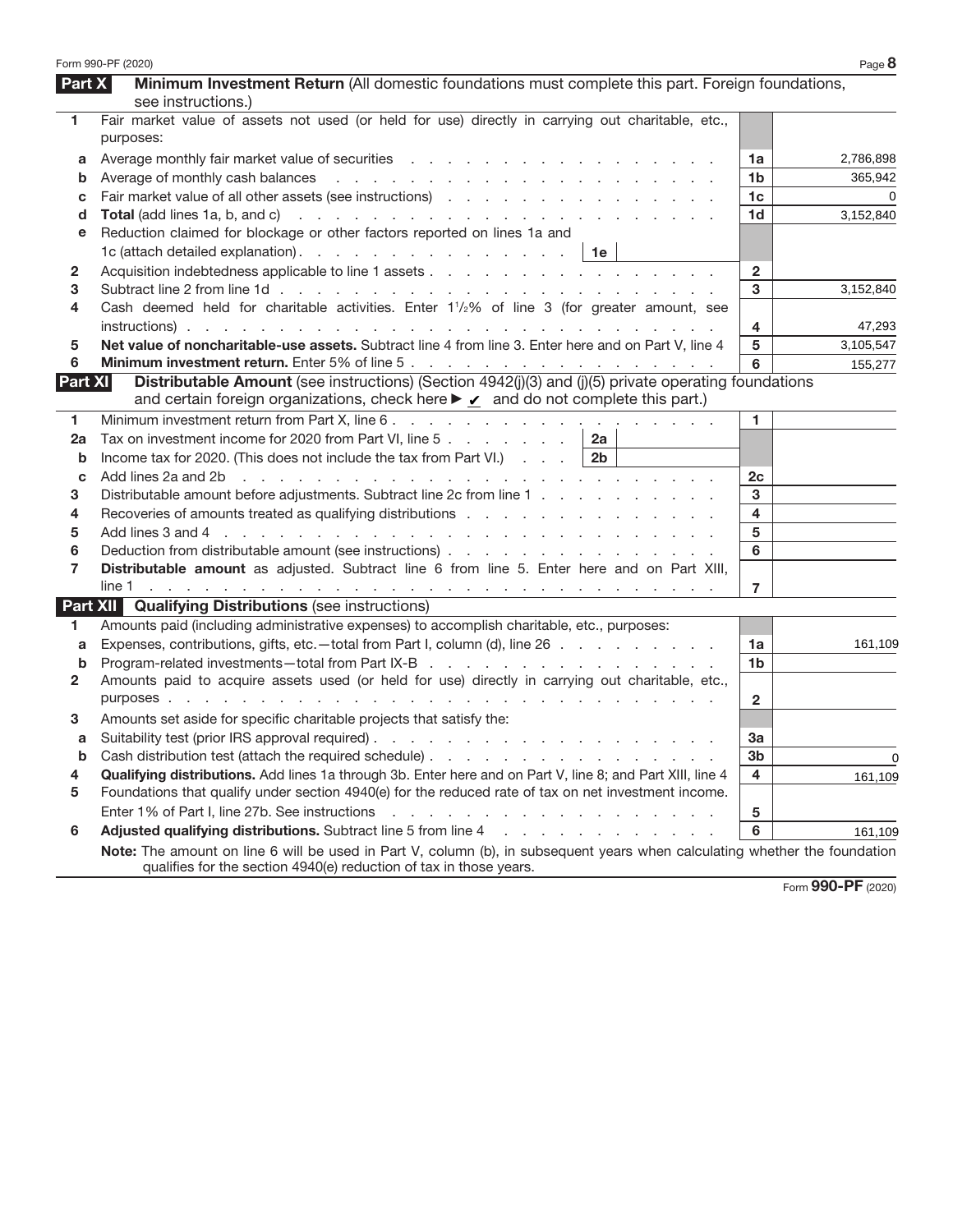|           | Form 990-PF (2020)                                                                                                                                                                |               |                            |             | Page 9      |
|-----------|-----------------------------------------------------------------------------------------------------------------------------------------------------------------------------------|---------------|----------------------------|-------------|-------------|
| Part XIII | <b>Undistributed Income</b> (see instructions)                                                                                                                                    |               |                            |             |             |
|           |                                                                                                                                                                                   | (a)<br>Corpus | (b)<br>Years prior to 2019 | (c)<br>2019 | (d)<br>2020 |
| 1         | Distributable amount for 2020 from Part XI,<br>$line 7$                                                                                                                           |               |                            |             |             |
| 2         | Undistributed income, if any, as of the end of 2020:                                                                                                                              |               |                            |             |             |
| a         | Enter amount for 2019 only                                                                                                                                                        |               |                            |             |             |
| b         | Total for prior years: 20 ____, 20 ____, 20                                                                                                                                       |               |                            |             |             |
| 3         | Excess distributions carryover, if any, to 2020:                                                                                                                                  |               |                            |             |             |
| a         | From 2015 $\ldots$ $\ldots$ $\ldots$                                                                                                                                              |               |                            |             |             |
| b         |                                                                                                                                                                                   |               |                            |             |             |
| С         | From 2017 $\ldots$ $\ldots$ $\ldots$                                                                                                                                              |               |                            |             |             |
| d         | From 2018 $\ldots$ $\ldots$ $\ldots$                                                                                                                                              |               |                            |             |             |
| е         | From 2019 $\ldots$ $\ldots$ $\ldots$                                                                                                                                              | <sup>o</sup>  |                            |             |             |
| f         | Total of lines 3a through e                                                                                                                                                       |               |                            |             |             |
| 4         | Qualifying distributions for 2020 from Part XII,<br>161,109<br>line $4: \triangleright$ \$                                                                                        |               |                            |             |             |
| a         | Applied to 2019, but not more than line 2a.                                                                                                                                       |               |                            |             |             |
| b         | Applied to undistributed income of prior years<br>(Election required - see instructions)                                                                                          |               |                            |             |             |
|           | Treated as distributions out of corpus (Election                                                                                                                                  |               |                            |             |             |
| С         | required-see instructions)                                                                                                                                                        |               |                            |             |             |
| d         | Applied to 2020 distributable amount                                                                                                                                              |               |                            |             |             |
| е         | Remaining amount distributed out of corpus                                                                                                                                        |               |                            |             |             |
| 5         | Excess distributions carryover applied to 2020<br>(If an amount appears in column (d), the same                                                                                   | $\Omega$      |                            |             |             |
|           | amount must be shown in column $(a)$ .) $\ldots$                                                                                                                                  |               |                            |             |             |
| 6         | Enter the net total of each column as<br>indicated below:                                                                                                                         |               |                            |             |             |
| a         | Corpus. Add lines 3f, 4c, and 4e. Subtract line 5                                                                                                                                 | 0             |                            |             |             |
| b         | Prior years' undistributed income. Subtract<br>line 4b from line 2b<br>and a strategic and                                                                                        |               | 0                          |             |             |
| С         | Enter the amount of prior years' undistributed<br>income for which a notice of deficiency has<br>been issued, or on which the section 4942(a)<br>tax has been previously assessed |               |                            |             |             |
| d         | Subtract line 6c from line 6b. Taxable<br>amount-see instructions<br>and the company of the company of                                                                            |               | 0                          |             |             |
| е         | Undistributed income for 2019. Subtract line<br>4a from line 2a. Taxable amount-see<br>instructions                                                                               |               |                            | $\Omega$    |             |
| f         | Undistributed income for 2020. Subtract lines<br>4d and 5 from line 1. This amount must be<br>distributed in 2021 $\ldots$ $\ldots$ $\ldots$ $\ldots$                             |               |                            |             | 0           |
| 7         | Amounts treated as distributions out of corpus<br>to satisfy requirements imposed by section<br>170(b)(1)(F) or 4942(g)(3) (Election may be<br>required - see instructions)       |               |                            |             |             |
| 8         | Excess distributions carryover from 2015 not<br>applied on line 5 or line 7 (see instructions).                                                                                   |               |                            |             |             |
| 9         | Excess distributions carryover to 2021.<br>Subtract lines 7 and 8 from line 6a                                                                                                    | $\Omega$      |                            |             |             |
| 10        | Analysis of line 9:                                                                                                                                                               |               |                            |             |             |
| a         | Excess from 2016 $\ldots$ .                                                                                                                                                       |               |                            |             |             |
| b         | Excess from 2017 $\ldots$ $\Box$                                                                                                                                                  |               |                            |             |             |
| с         | Excess from 2018 $\ldots$ .                                                                                                                                                       |               |                            |             |             |
| d         | Excess from 2019 $\ldots$ $\ldots$                                                                                                                                                |               |                            |             |             |
|           | Excess from 2020 $\ldots$ $\ldots$                                                                                                                                                |               |                            |             |             |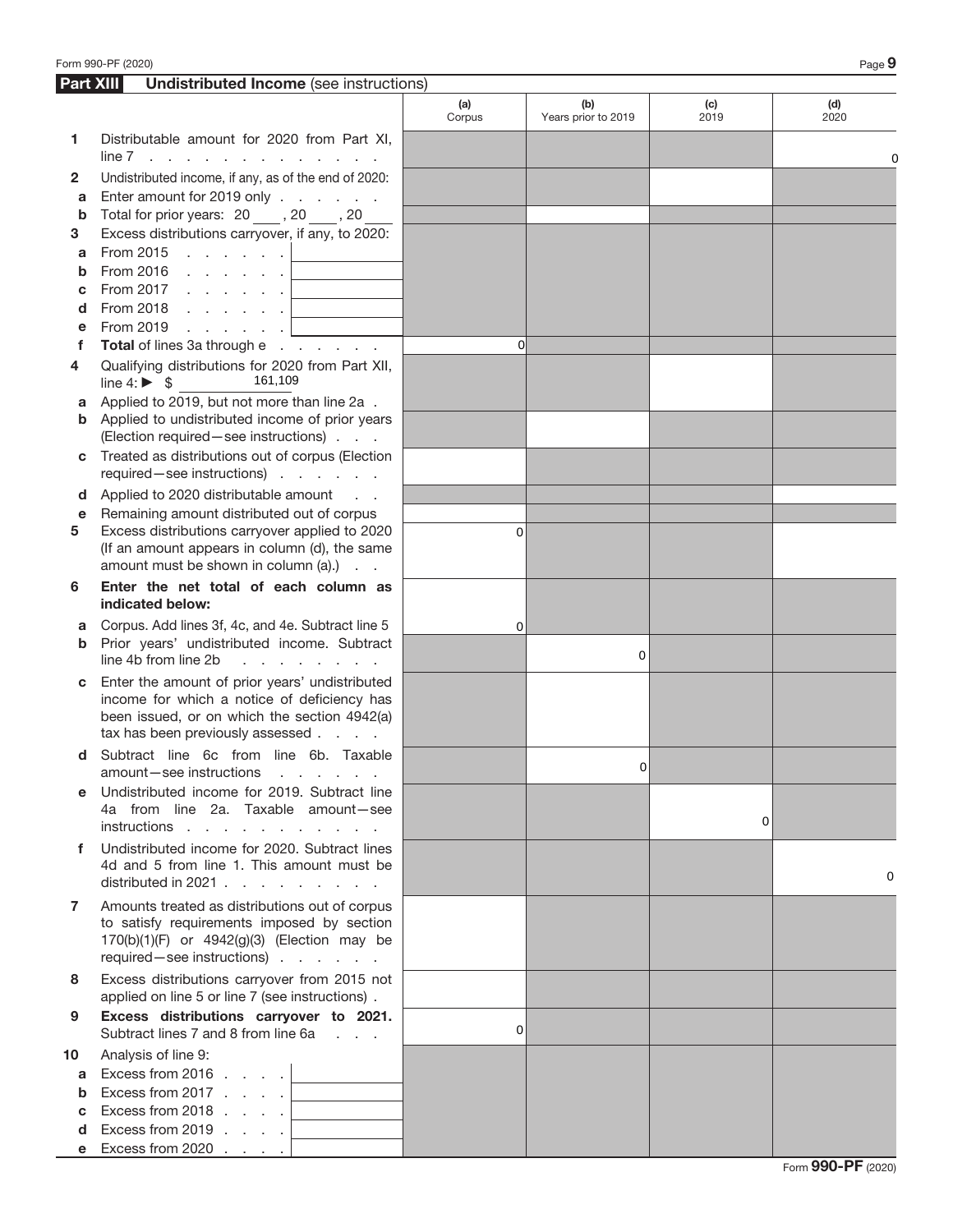|              | Form 990-PF (2020)                                                                                                                                                                                                                                                                                                                                                                                                                             |          |          |               |                        | Page 10     |
|--------------|------------------------------------------------------------------------------------------------------------------------------------------------------------------------------------------------------------------------------------------------------------------------------------------------------------------------------------------------------------------------------------------------------------------------------------------------|----------|----------|---------------|------------------------|-------------|
| Part XIV     | Private Operating Foundations (see instructions and Part VII-A, question 9)                                                                                                                                                                                                                                                                                                                                                                    |          |          |               |                        |             |
| 1a           | If the foundation has received a ruling or determination letter that it is a private operating<br>foundation, and the ruling is effective for 2020, enter the date of the ruling                                                                                                                                                                                                                                                               |          |          | ▶             |                        |             |
| b            | Check box to indicate whether the foundation is a private operating foundation described in section                                                                                                                                                                                                                                                                                                                                            |          |          |               | $\sqrt{4942(j)(3)}$ or | 4942(j)(5)  |
| 2a           | Enter the lesser of the adjusted net                                                                                                                                                                                                                                                                                                                                                                                                           | Tax year |          | Prior 3 years |                        | (e) Total   |
|              | income from Part I or the minimum<br>investment return from Part X for                                                                                                                                                                                                                                                                                                                                                                         | (a) 2020 | (b) 2019 | $(c)$ 2018    | $(d)$ 2017             |             |
|              | each year listed $\ldots$ $\ldots$ $\ldots$                                                                                                                                                                                                                                                                                                                                                                                                    | 0        | 21,746   | 33,032        | 31,674                 | 86,452      |
| b            | 85% of line 2a<br>and a state of the state of the state                                                                                                                                                                                                                                                                                                                                                                                        | $\Omega$ | 18,484   | 28,077        | 26,923                 | 73,484      |
| C            | Qualifying distributions from Part XII,<br>line 4, for each year listed $\ldots$ .                                                                                                                                                                                                                                                                                                                                                             | 161,109  | 192,063  | 197,727       | 185,961                | 736,860     |
| d            | Amounts included in line 2c not used directly<br>for active conduct of exempt activities.                                                                                                                                                                                                                                                                                                                                                      | 0        | 0        | 0             | 0                      | 0           |
| е            | Qualifying distributions made directly<br>for active conduct of exempt activities.<br>Subtract line 2d from line 2c<br>$\mathcal{L} = \mathcal{L} \times \mathcal{L}$                                                                                                                                                                                                                                                                          | 161,109  | 192,063  | 197,727       | 185,961                | 736,860     |
| 3            | Complete 3a, b, or c for the<br>alternative test relied upon:                                                                                                                                                                                                                                                                                                                                                                                  | 0        | 0        | 0             | 0                      | 0           |
| a            | "Assets" alternative test-enter:<br>$(1)$ Value of all assets $\ldots$ .                                                                                                                                                                                                                                                                                                                                                                       |          |          |               |                        |             |
|              | (2) Value of assets qualifying under<br>section $4942(j)(3)(B)(i)$                                                                                                                                                                                                                                                                                                                                                                             | 0        | 0        | $\mathbf 0$   | 0                      | 0           |
| b            | "Endowment" alternative test-enter 2/3<br>of minimum investment return shown in<br>Part X, line 6, for each year listed                                                                                                                                                                                                                                                                                                                        | 103,518  | 98,292   | 100,088       | 103,347                | 405,245     |
| C            | "Support" alternative test-enter:                                                                                                                                                                                                                                                                                                                                                                                                              |          |          |               |                        |             |
|              | (1) Total support other than gross<br>investment<br>income<br>(interest,<br>dividends, rents, payments on<br>securities<br>loans<br>(section<br>$512(a)(5)$ , or royalties).                                                                                                                                                                                                                                                                   | 0        | 0        | 0             | 0                      | 0           |
|              | (2) Support from general public<br>and<br>5<br>or<br>more<br>exempt<br>organizations as provided in<br>section 4942(j)(3)(B)(iii).                                                                                                                                                                                                                                                                                                             | 0        | 0        | 0             | 0                      | 0           |
|              | (3) Largest amount of support from<br>an exempt organization<br><b>Carl Corporation</b>                                                                                                                                                                                                                                                                                                                                                        | 0        | 0        | 0             | 0                      | $\mathbf 0$ |
|              | (4) Gross investment income                                                                                                                                                                                                                                                                                                                                                                                                                    | $\Omega$ | $\Omega$ |               |                        |             |
| Part XV<br>1 | Supplementary Information (Complete this part only if the foundation had \$5,000 or more in assets at<br>any time during the year-see instructions.)<br><b>Information Regarding Foundation Managers:</b>                                                                                                                                                                                                                                      |          |          |               |                        |             |
| a            | List any managers of the foundation who have contributed more than 2% of the total contributions received by the foundation<br>before the close of any tax year (but only if they have contributed more than \$5,000). (See section 507(d)(2).)<br>none                                                                                                                                                                                        |          |          |               |                        |             |
| b            | List any managers of the foundation who own 10% or more of the stock of a corporation (or an equally large portion of the<br>ownership of a partnership or other entity) of which the foundation has a 10% or greater interest.<br>none                                                                                                                                                                                                        |          |          |               |                        |             |
| $\mathbf{2}$ | Information Regarding Contribution, Grant, Gift, Loan, Scholarship, etc., Programs:<br>Check here $\blacktriangleright \sqrt{\phantom{a}}$ if the foundation only makes contributions to preselected charitable organizations and does not accept<br>unsolicited requests for funds. If the foundation makes gifts, grants, etc., to individuals or organizations under other conditions,<br>complete items 2a, b, c, and d. See instructions. |          |          |               |                        |             |
| a            | The name, address, and telephone number or email address of the person to whom applications should be addressed:                                                                                                                                                                                                                                                                                                                               |          |          |               |                        |             |
| $\mathbf b$  | The form in which applications should be submitted and information and materials they should include:                                                                                                                                                                                                                                                                                                                                          |          |          |               |                        |             |
|              | c Any submission deadlines:                                                                                                                                                                                                                                                                                                                                                                                                                    |          |          |               |                        |             |

**d** Any restrictions or limitations on awards, such as by geographical areas, charitable fields, kinds of institutions, or other factors: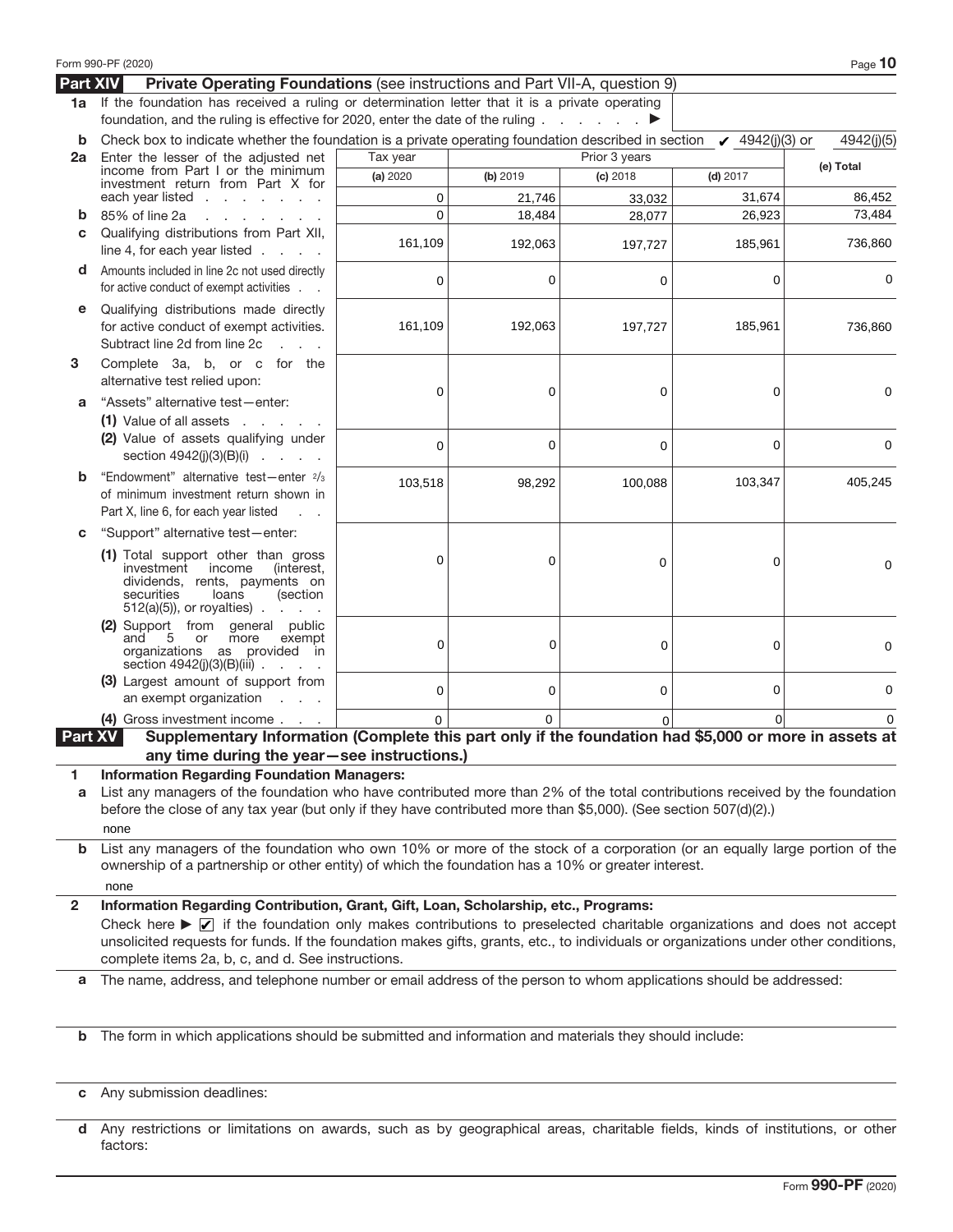|                | Form 990-PF (2020)                                                                                                                               |                                                                                                                    |                                                   |                                     | Page 11                       |
|----------------|--------------------------------------------------------------------------------------------------------------------------------------------------|--------------------------------------------------------------------------------------------------------------------|---------------------------------------------------|-------------------------------------|-------------------------------|
| Part XV        | <b>Supplementary Information (continued)</b>                                                                                                     |                                                                                                                    |                                                   |                                     |                               |
| 3 <sup>1</sup> | Grants and Contributions Paid During the Year or Approved for Future Payment                                                                     |                                                                                                                    |                                                   |                                     |                               |
|                | Recipient                                                                                                                                        | If recipient is an individual,<br>show any relationship to<br>any foundation manager<br>or substantial contributor | Foundation<br>status of<br>recipient              | Purpose of grant or<br>contribution | Amount                        |
|                | Name and address (home or business)                                                                                                              |                                                                                                                    |                                                   |                                     |                               |
|                | a Paid during the year                                                                                                                           |                                                                                                                    |                                                   |                                     |                               |
|                | <b>Total</b><br><b>Service Control</b><br>the control of the control                                                                             | $\sim 100$ km s $^{-1}$<br>$\epsilon$<br>$\sim$ $\sim$<br>$\cdot$<br>$\mathbf{r}$<br>$\cdot$                       | and a strategic and<br>$\cdot$                    | ▶<br>$\sim$<br>$\sim$               | 0<br>3a                       |
|                | <b>b</b> Approved for future payment                                                                                                             |                                                                                                                    |                                                   |                                     |                               |
|                |                                                                                                                                                  |                                                                                                                    |                                                   |                                     |                               |
|                | <b>Total</b><br>$\alpha$ , and $\alpha$ , and $\alpha$ , and $\alpha$<br>$\sim$<br>$\sim$<br>$\sim$ 100 $\sim$<br>$\sim$<br>$\ddot{\phantom{0}}$ | $\sim$<br>$\sim$<br>$\sim$<br>$\sim$<br>$\sim$<br>$\cdot$                                                          | <b>All Adams</b><br>$\cdot$<br>$\cdot$<br>$\cdot$ | the contract of the con-<br>$\sim$  | 3 <sub>b</sub><br>$\mathbf 0$ |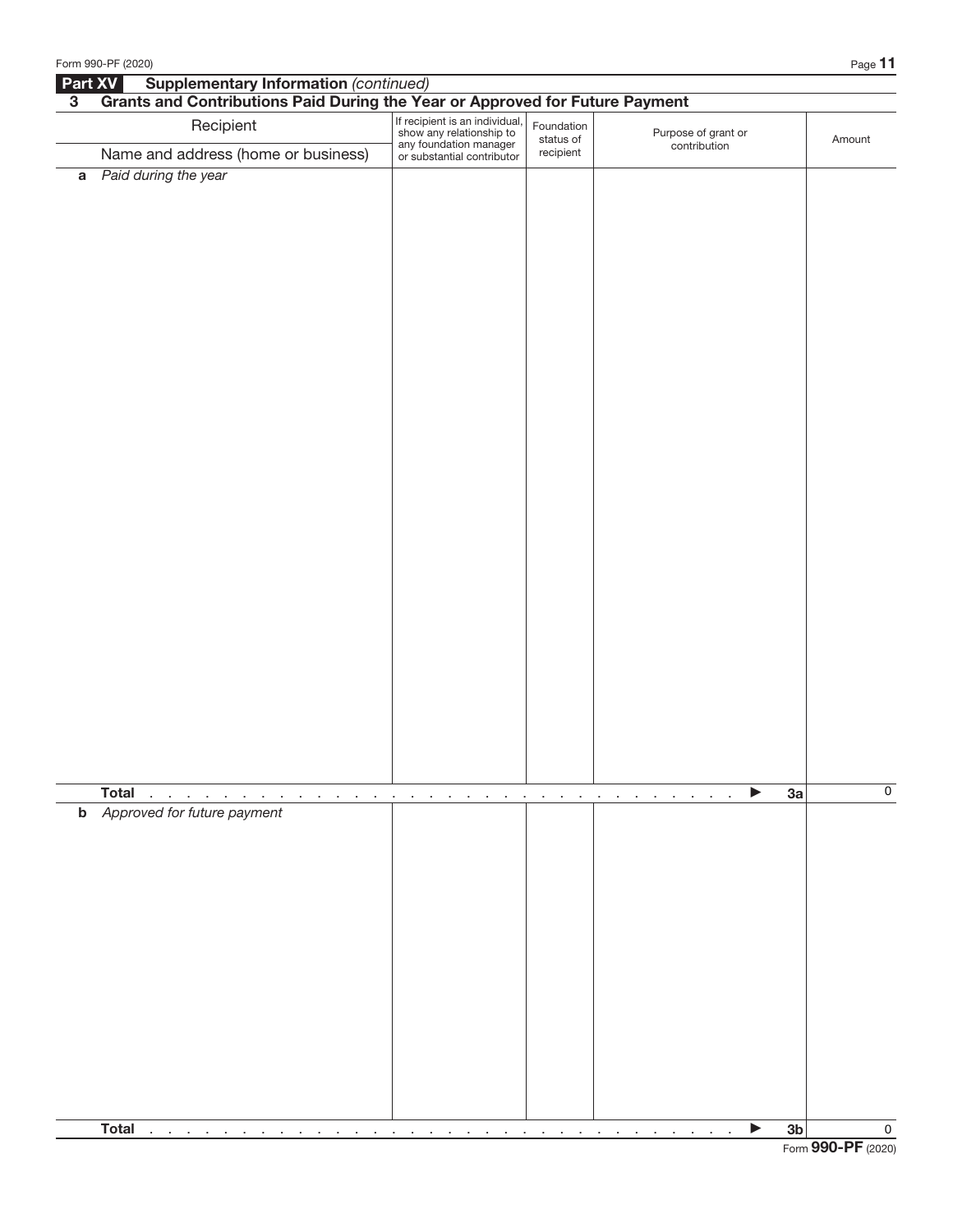|         | Form 990-PF (2020)     |                                                                                                                                                                                                                               |                      |                           |                                      |               | Page 12                                                     |
|---------|------------------------|-------------------------------------------------------------------------------------------------------------------------------------------------------------------------------------------------------------------------------|----------------------|---------------------------|--------------------------------------|---------------|-------------------------------------------------------------|
|         | <b>Part XVI-A</b>      | <b>Analysis of Income-Producing Activities</b>                                                                                                                                                                                |                      |                           |                                      |               |                                                             |
|         |                        | Enter gross amounts unless otherwise indicated.                                                                                                                                                                               |                      | Unrelated business income | Excluded by section 512, 513, or 514 |               | (e)                                                         |
|         |                        |                                                                                                                                                                                                                               | (a)<br>Business code | (b)<br>Amount             | (c)<br>Exclusion code                | (d)<br>Amount | Related or exempt<br>function income<br>(See instructions.) |
| 1.      |                        | Program service revenue:                                                                                                                                                                                                      |                      |                           |                                      |               |                                                             |
|         | a                      |                                                                                                                                                                                                                               |                      |                           |                                      |               |                                                             |
|         | b                      |                                                                                                                                                                                                                               |                      |                           |                                      |               |                                                             |
|         | с                      | <u> 1989 - Johann Barbara, martxa eta batarra (h. 1989).</u>                                                                                                                                                                  |                      |                           |                                      |               |                                                             |
|         | d<br>е                 | the control of the control of the control of the control of the control of the control of                                                                                                                                     |                      |                           |                                      |               |                                                             |
|         | f                      | the control of the control of the control of the control of the control of the control of                                                                                                                                     |                      |                           |                                      |               |                                                             |
|         | g                      | Fees and contracts from government agencies                                                                                                                                                                                   |                      |                           |                                      |               |                                                             |
| 2       |                        | Membership dues and assessments<br><b>Service</b> State                                                                                                                                                                       |                      |                           |                                      |               |                                                             |
| З       |                        | Interest on savings and temporary cash investments                                                                                                                                                                            |                      |                           | 14                                   |               |                                                             |
| 4       |                        | Dividends and interest from securities                                                                                                                                                                                        |                      |                           | 14                                   | 28,465        |                                                             |
| 5       |                        | Net rental income or (loss) from real estate:                                                                                                                                                                                 |                      |                           |                                      |               |                                                             |
|         |                        | a Debt-financed property<br>and the contract of the                                                                                                                                                                           |                      |                           |                                      |               |                                                             |
|         |                        | <b>b</b> Not debt-financed property                                                                                                                                                                                           |                      |                           |                                      |               |                                                             |
| 6       |                        | Net rental income or (loss) from personal property                                                                                                                                                                            |                      |                           |                                      |               |                                                             |
|         |                        | Other investment income                                                                                                                                                                                                       |                      |                           |                                      |               |                                                             |
| 8       |                        | Gain or (loss) from sales of assets other than inventory<br>Net income or (loss) from special events                                                                                                                          |                      |                           | 18                                   | (340)         |                                                             |
| 9<br>10 |                        | Gross profit or (loss) from sales of inventory                                                                                                                                                                                |                      |                           |                                      |               |                                                             |
| 11      |                        | Other revenue: a                                                                                                                                                                                                              |                      |                           |                                      |               |                                                             |
|         | b                      | the control of the control of the control of the control of the control of                                                                                                                                                    |                      |                           |                                      |               |                                                             |
|         | с                      | <u> 1980 - Johann Barn, fransk politik (d. 1980)</u>                                                                                                                                                                          |                      |                           |                                      |               |                                                             |
|         | d                      | <u> 1989 - Johann Stein, marwolaethau a bhann an t-Amhainn an t-Amhainn an t-Amhainn an t-Amhainn an t-Amhainn a</u>                                                                                                          |                      |                           |                                      |               |                                                             |
|         | е                      |                                                                                                                                                                                                                               |                      |                           |                                      |               |                                                             |
|         |                        | 12 Subtotal. Add columns (b), (d), and (e)<br>13 Total. Add line 12, columns (b), (d), and (e)<br>19 Total. Add line 12, columns (b), (d), and (e)                                                                            |                      |                           |                                      | 28,127        | 0                                                           |
|         |                        |                                                                                                                                                                                                                               |                      |                           |                                      | 13            | 28,127                                                      |
|         |                        | (See worksheet in line 13 instructions to verify calculations.)                                                                                                                                                               |                      |                           |                                      |               |                                                             |
|         | Part XVI-B<br>Line No. | Relationship of Activities to the Accomplishment of Exempt Purposes                                                                                                                                                           |                      |                           |                                      |               |                                                             |
|         | $\blacktriangledown$   | Explain below how each activity for which income is reported in column (e) of Part XVI-A contributed importantly to the accomplishment of the foundation's exempt purposes (other than by providing funds for such purposes). |                      |                           |                                      |               |                                                             |
|         |                        |                                                                                                                                                                                                                               |                      |                           |                                      |               |                                                             |
|         |                        |                                                                                                                                                                                                                               |                      |                           |                                      |               |                                                             |
|         |                        |                                                                                                                                                                                                                               |                      |                           |                                      |               |                                                             |
|         |                        |                                                                                                                                                                                                                               |                      |                           |                                      |               |                                                             |
|         |                        |                                                                                                                                                                                                                               |                      |                           |                                      |               |                                                             |
|         |                        |                                                                                                                                                                                                                               |                      |                           |                                      |               |                                                             |
|         |                        |                                                                                                                                                                                                                               |                      |                           |                                      |               |                                                             |
|         |                        |                                                                                                                                                                                                                               |                      |                           |                                      |               |                                                             |
|         |                        |                                                                                                                                                                                                                               |                      |                           |                                      |               |                                                             |
|         |                        |                                                                                                                                                                                                                               |                      |                           |                                      |               |                                                             |
|         |                        |                                                                                                                                                                                                                               |                      |                           |                                      |               |                                                             |
|         |                        |                                                                                                                                                                                                                               |                      |                           |                                      |               |                                                             |
|         |                        |                                                                                                                                                                                                                               |                      |                           |                                      |               |                                                             |
|         |                        |                                                                                                                                                                                                                               |                      |                           |                                      |               |                                                             |
|         |                        |                                                                                                                                                                                                                               |                      |                           |                                      |               |                                                             |
|         |                        |                                                                                                                                                                                                                               |                      |                           |                                      |               |                                                             |
|         |                        |                                                                                                                                                                                                                               |                      |                           |                                      |               |                                                             |
|         |                        |                                                                                                                                                                                                                               |                      |                           |                                      |               |                                                             |
|         |                        |                                                                                                                                                                                                                               |                      |                           |                                      |               |                                                             |
|         |                        |                                                                                                                                                                                                                               |                      |                           |                                      |               |                                                             |
|         |                        |                                                                                                                                                                                                                               |                      |                           |                                      |               |                                                             |
|         |                        |                                                                                                                                                                                                                               |                      |                           |                                      |               |                                                             |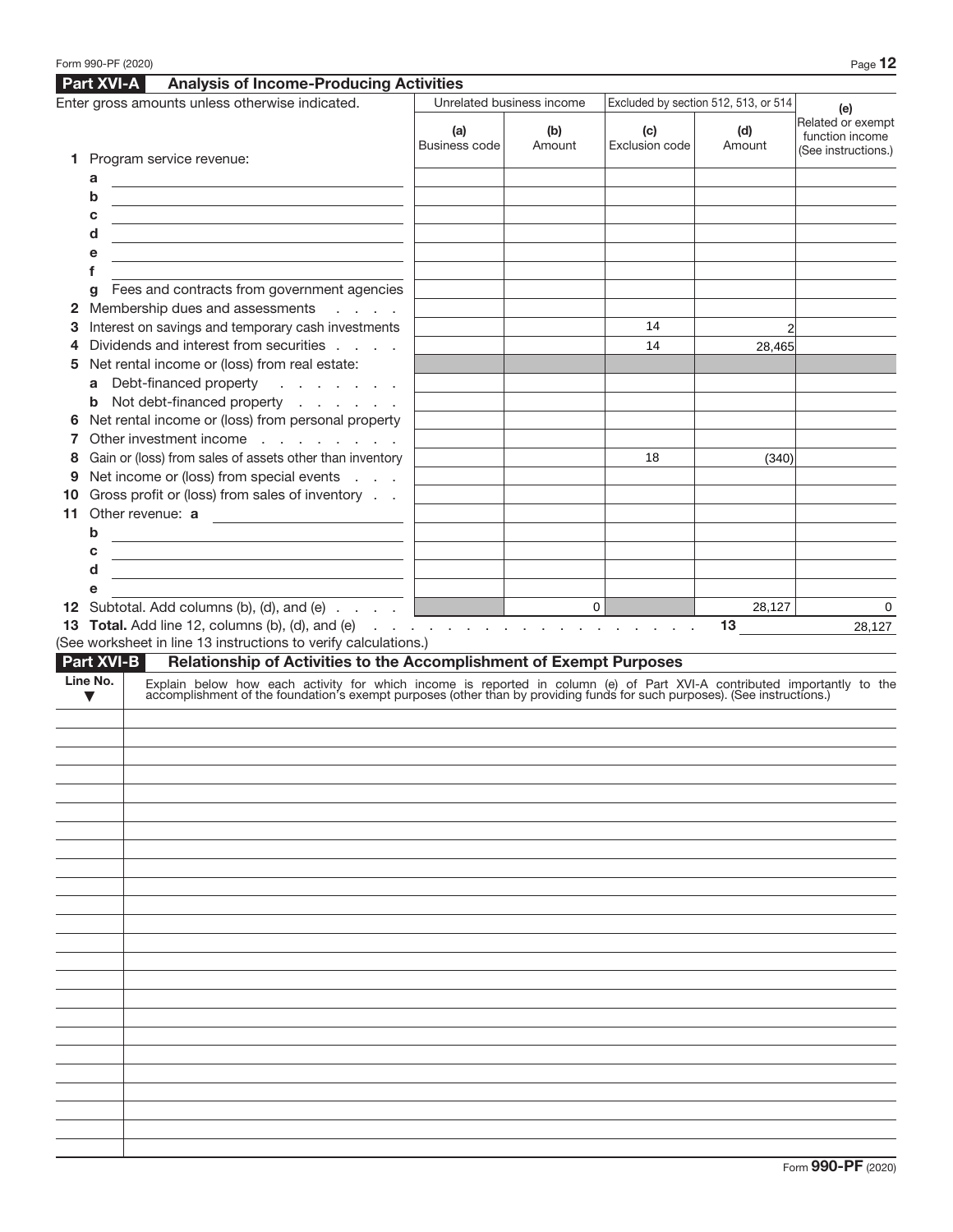| Form 990-PF (2020) |                                      |                                                                                                                                                                                                                             |                                                                 |                        |                                                                      |                                 |                   |                                          |     | Page 13          |
|--------------------|--------------------------------------|-----------------------------------------------------------------------------------------------------------------------------------------------------------------------------------------------------------------------------|-----------------------------------------------------------------|------------------------|----------------------------------------------------------------------|---------------------------------|-------------------|------------------------------------------|-----|------------------|
| <b>Part XVII</b>   | <b>Organizations</b>                 | Information Regarding Transfers to and Transactions and Relationships With Noncharitable Exempt                                                                                                                             |                                                                 |                        |                                                                      |                                 |                   |                                          |     |                  |
| 1.                 | organizations?                       | Did the organization directly or indirectly engage in any of the following with any other organization described<br>in section 501(c) (other than section 501(c)(3) organizations) or in section 527, relating to political |                                                                 |                        |                                                                      |                                 |                   |                                          | Yes | <b>No</b>        |
| a                  |                                      | Transfers from the reporting foundation to a noncharitable exempt organization of:                                                                                                                                          |                                                                 |                        |                                                                      |                                 |                   |                                          |     |                  |
|                    |                                      |                                                                                                                                                                                                                             |                                                                 |                        |                                                                      |                                 |                   | 1a(1)                                    |     | v                |
|                    | (2) Other assets                     |                                                                                                                                                                                                                             | and a series of the contract of the contract of the contract of |                        |                                                                      |                                 |                   | 1a(2)                                    |     | v                |
| b                  | Other transactions:                  |                                                                                                                                                                                                                             |                                                                 |                        |                                                                      |                                 |                   |                                          |     |                  |
|                    |                                      | (1) Sales of assets to a noncharitable exempt organization<br>(2) Purchases of assets from a noncharitable exempt organization                                                                                              |                                                                 | and the company of the |                                                                      |                                 |                   | 1 <sub>b</sub> (1)<br>1 <sub>b</sub> (2) |     | $\checkmark$     |
|                    |                                      | (3) Rental of facilities, equipment, or other assets                                                                                                                                                                        |                                                                 |                        |                                                                      |                                 |                   | 1b(3)                                    |     | v<br>✓           |
|                    |                                      | (4) Reimbursement arrangements                                                                                                                                                                                              |                                                                 |                        |                                                                      |                                 |                   | 1b(4)                                    |     | $\mathbf{v}_{-}$ |
|                    |                                      |                                                                                                                                                                                                                             |                                                                 |                        |                                                                      |                                 |                   | 1b(5)                                    |     | $\checkmark$     |
|                    |                                      | (6) Performance of services or membership or fundraising solicitations                                                                                                                                                      |                                                                 |                        |                                                                      |                                 |                   | 1b(6)                                    |     | v                |
| C                  |                                      | Sharing of facilities, equipment, mailing lists, other assets, or paid employees                                                                                                                                            |                                                                 |                        |                                                                      |                                 |                   | 1 <sub>c</sub>                           |     | ✓                |
| d                  |                                      | If the answer to any of the above is "Yes," complete the following schedule. Column (b) should always show the fair market                                                                                                  |                                                                 |                        |                                                                      |                                 |                   |                                          |     |                  |
|                    |                                      | value of the goods, other assets, or services given by the reporting foundation. If the foundation received less than fair market                                                                                           |                                                                 |                        |                                                                      |                                 |                   |                                          |     |                  |
| (a) Line no.       | (b) Amount involved                  | value in any transaction or sharing arrangement, show in column (d) the value of the goods, other assets, or services received.<br>(c) Name of noncharitable exempt organization                                            |                                                                 |                        | (d) Description of transfers, transactions, and sharing arrangements |                                 |                   |                                          |     |                  |
|                    |                                      |                                                                                                                                                                                                                             |                                                                 |                        |                                                                      |                                 |                   |                                          |     |                  |
|                    |                                      |                                                                                                                                                                                                                             |                                                                 |                        |                                                                      |                                 |                   |                                          |     |                  |
|                    |                                      |                                                                                                                                                                                                                             |                                                                 |                        |                                                                      |                                 |                   |                                          |     |                  |
|                    |                                      |                                                                                                                                                                                                                             |                                                                 |                        |                                                                      |                                 |                   |                                          |     |                  |
|                    |                                      |                                                                                                                                                                                                                             |                                                                 |                        |                                                                      |                                 |                   |                                          |     |                  |
|                    |                                      |                                                                                                                                                                                                                             |                                                                 |                        |                                                                      |                                 |                   |                                          |     |                  |
|                    |                                      |                                                                                                                                                                                                                             |                                                                 |                        |                                                                      |                                 |                   |                                          |     |                  |
|                    |                                      |                                                                                                                                                                                                                             |                                                                 |                        |                                                                      |                                 |                   |                                          |     |                  |
|                    |                                      |                                                                                                                                                                                                                             |                                                                 |                        |                                                                      |                                 |                   |                                          |     |                  |
|                    |                                      |                                                                                                                                                                                                                             |                                                                 |                        |                                                                      |                                 |                   |                                          |     |                  |
|                    |                                      |                                                                                                                                                                                                                             |                                                                 |                        |                                                                      |                                 |                   |                                          |     |                  |
|                    |                                      |                                                                                                                                                                                                                             |                                                                 |                        |                                                                      |                                 |                   |                                          |     |                  |
|                    |                                      |                                                                                                                                                                                                                             |                                                                 |                        |                                                                      |                                 |                   |                                          |     |                  |
|                    |                                      |                                                                                                                                                                                                                             |                                                                 |                        |                                                                      |                                 |                   |                                          |     |                  |
|                    |                                      |                                                                                                                                                                                                                             |                                                                 |                        |                                                                      |                                 |                   |                                          |     |                  |
|                    |                                      | 2a Is the foundation directly or indirectly affiliated with, or related to, one or more tax-exempt organizations<br>described in section 501(c) (other than section $501(c)(3)$ ) or in section 527? $\ldots$               |                                                                 |                        |                                                                      |                                 |                   | Yes / No                                 |     |                  |
| b                  |                                      | If "Yes," complete the following schedule.                                                                                                                                                                                  |                                                                 |                        |                                                                      |                                 |                   |                                          |     |                  |
|                    | (a) Name of organization             |                                                                                                                                                                                                                             | (b) Type of organization                                        |                        |                                                                      | (c) Description of relationship |                   |                                          |     |                  |
|                    |                                      |                                                                                                                                                                                                                             |                                                                 |                        |                                                                      |                                 |                   |                                          |     |                  |
|                    |                                      |                                                                                                                                                                                                                             |                                                                 |                        |                                                                      |                                 |                   |                                          |     |                  |
|                    |                                      |                                                                                                                                                                                                                             |                                                                 |                        |                                                                      |                                 |                   |                                          |     |                  |
|                    |                                      |                                                                                                                                                                                                                             |                                                                 |                        |                                                                      |                                 |                   |                                          |     |                  |
|                    |                                      | Under penalties of perjury, I declare that I have examined this return, including accompanying schedules and statements, and to the best of my knowledge and belief, it is true,                                            |                                                                 |                        |                                                                      |                                 |                   |                                          |     |                  |
| <b>Sign</b>        | Constantine Evans                    | correct, and complete. Declaration of preparer (other than taxpayer) is based on all information of which preparer has any knowledge.                                                                                       | 11/16/2021                                                      | Treasurer              |                                                                      |                                 |                   | May the IRS discuss this return          |     |                  |
| <b>Here</b>        |                                      |                                                                                                                                                                                                                             |                                                                 |                        |                                                                      |                                 | See instructions. | with the preparer shown below?           | Yes | No               |
|                    | Signature of officer or trustee      |                                                                                                                                                                                                                             | Date                                                            | Title                  |                                                                      |                                 |                   |                                          |     |                  |
| <b>Paid</b>        | Print/Type preparer's name           |                                                                                                                                                                                                                             | Preparer's signature                                            |                        | Date                                                                 | Check                           | if                | <b>PTIN</b>                              |     |                  |
| <b>Preparer</b>    |                                      |                                                                                                                                                                                                                             |                                                                 |                        |                                                                      |                                 | self-employed     |                                          |     |                  |
| <b>Use Only</b>    | Firm's name<br>▶<br>Firm's address ▶ |                                                                                                                                                                                                                             |                                                                 |                        | Firm's EIN ▶<br>Phone no.                                            |                                 |                   |                                          |     |                  |
|                    |                                      |                                                                                                                                                                                                                             |                                                                 |                        |                                                                      |                                 |                   |                                          |     |                  |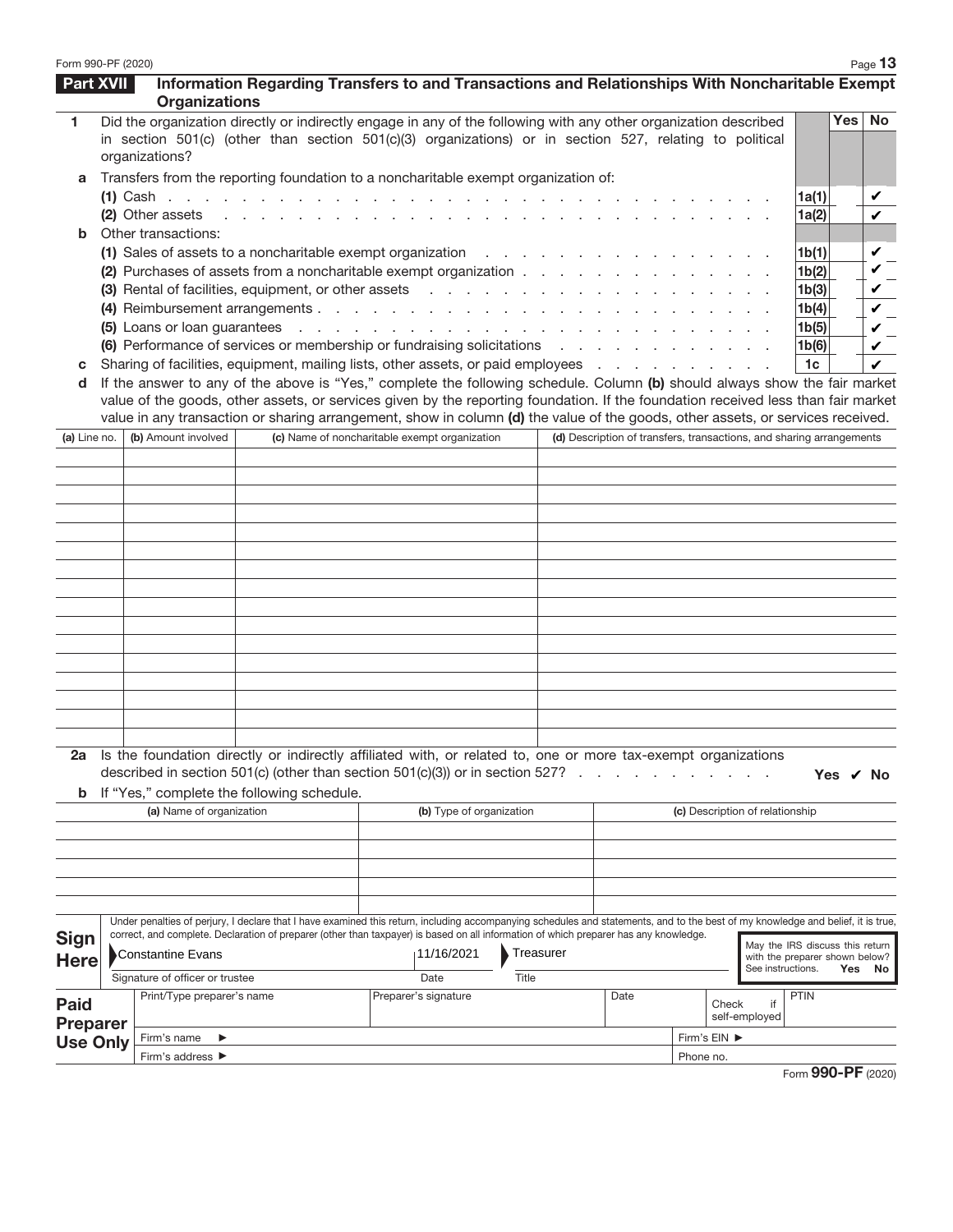| Name of the organization<br>EVANS FOUNDATION FOR MOLECULARMEDICINE |                         |                                 |                               | <b>Employer identification number</b><br>20-5133917 |  |  |
|--------------------------------------------------------------------|-------------------------|---------------------------------|-------------------------------|-----------------------------------------------------|--|--|
| Part I - Line $16(c)$ - Other Professional Fees                    |                         |                                 |                               |                                                     |  |  |
| Name of Expense                                                    | <b>Expense per Book</b> | <b>Net Investment</b><br>Income | <b>Adjusted Net</b><br>Income | Disbursement for<br><b>Charitable Purposes</b>      |  |  |
| account management fees (Merrill<br>Lynch)                         | \$30,169                | \$30,169                        | \$30,169                      |                                                     |  |  |
|                                                                    |                         |                                 |                               |                                                     |  |  |
|                                                                    |                         |                                 |                               |                                                     |  |  |
|                                                                    |                         |                                 |                               |                                                     |  |  |
|                                                                    |                         |                                 |                               |                                                     |  |  |
|                                                                    |                         |                                 |                               |                                                     |  |  |
|                                                                    |                         |                                 |                               |                                                     |  |  |
|                                                                    |                         |                                 |                               |                                                     |  |  |
|                                                                    |                         |                                 |                               |                                                     |  |  |
|                                                                    |                         |                                 |                               |                                                     |  |  |
|                                                                    |                         |                                 |                               |                                                     |  |  |
|                                                                    |                         |                                 |                               |                                                     |  |  |
|                                                                    |                         |                                 |                               |                                                     |  |  |
|                                                                    |                         |                                 |                               |                                                     |  |  |
|                                                                    |                         |                                 |                               |                                                     |  |  |
|                                                                    |                         |                                 |                               |                                                     |  |  |
|                                                                    |                         |                                 |                               |                                                     |  |  |
|                                                                    |                         |                                 |                               |                                                     |  |  |
|                                                                    |                         |                                 |                               |                                                     |  |  |
|                                                                    |                         |                                 |                               |                                                     |  |  |
|                                                                    |                         |                                 |                               |                                                     |  |  |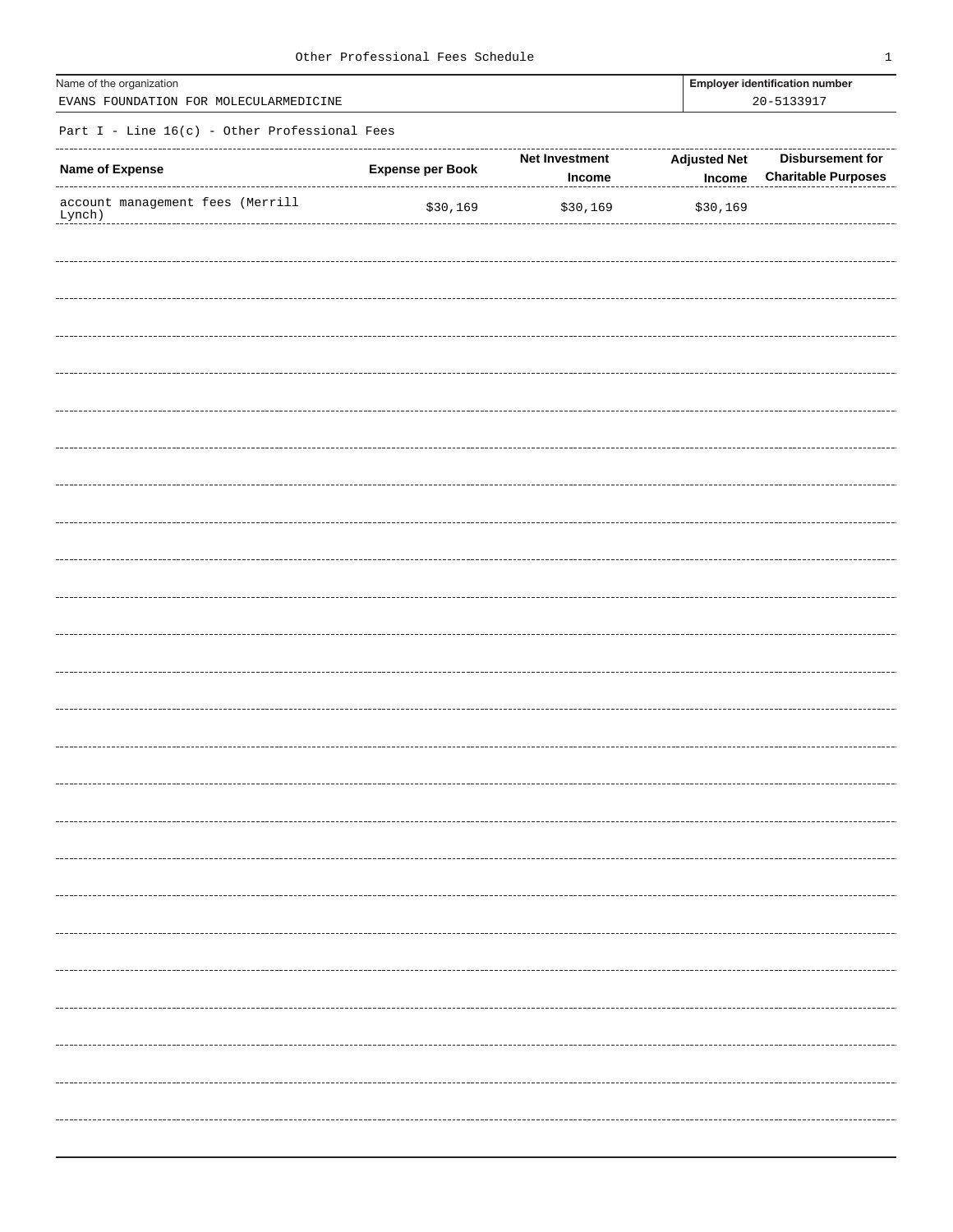| Name of the organization               | <b>Emplover identification nu</b> |
|----------------------------------------|-----------------------------------|
| EVANS FOUNDATION FOR MOLECULARMEDICINE | 20-5133917                        |

Employer identification number

Part I - Line 18 - Taxes

| Name of Expense<br>------  | <b>Expense per Book</b> | Net Investment<br>Income | <b>Adjusted Net</b><br>$Income$ | Disbursement for<br><b>Charitable Purposes</b> |
|----------------------------|-------------------------|--------------------------|---------------------------------|------------------------------------------------|
| foreign taxes on dividends | \$164                   | \$164                    | \$164                           |                                                |
| 2019 IRS excise tax        | \$1,238                 |                          |                                 |                                                |
|                            |                         |                          |                                 |                                                |
|                            |                         |                          |                                 |                                                |
|                            |                         |                          |                                 |                                                |
|                            |                         |                          |                                 |                                                |
|                            |                         |                          |                                 |                                                |
|                            |                         |                          |                                 |                                                |
|                            |                         |                          |                                 |                                                |
|                            |                         |                          |                                 |                                                |
|                            |                         |                          |                                 |                                                |
|                            |                         |                          |                                 |                                                |
|                            |                         |                          |                                 |                                                |
|                            |                         |                          |                                 |                                                |
|                            |                         |                          |                                 |                                                |
|                            |                         |                          |                                 |                                                |
|                            |                         |                          |                                 |                                                |
|                            |                         |                          |                                 |                                                |
|                            |                         |                          |                                 |                                                |
|                            |                         |                          |                                 |                                                |
|                            |                         |                          |                                 |                                                |
|                            |                         |                          |                                 |                                                |
|                            |                         |                          |                                 |                                                |
|                            |                         |                          |                                 |                                                |
|                            |                         |                          |                                 |                                                |
|                            |                         |                          |                                 |                                                |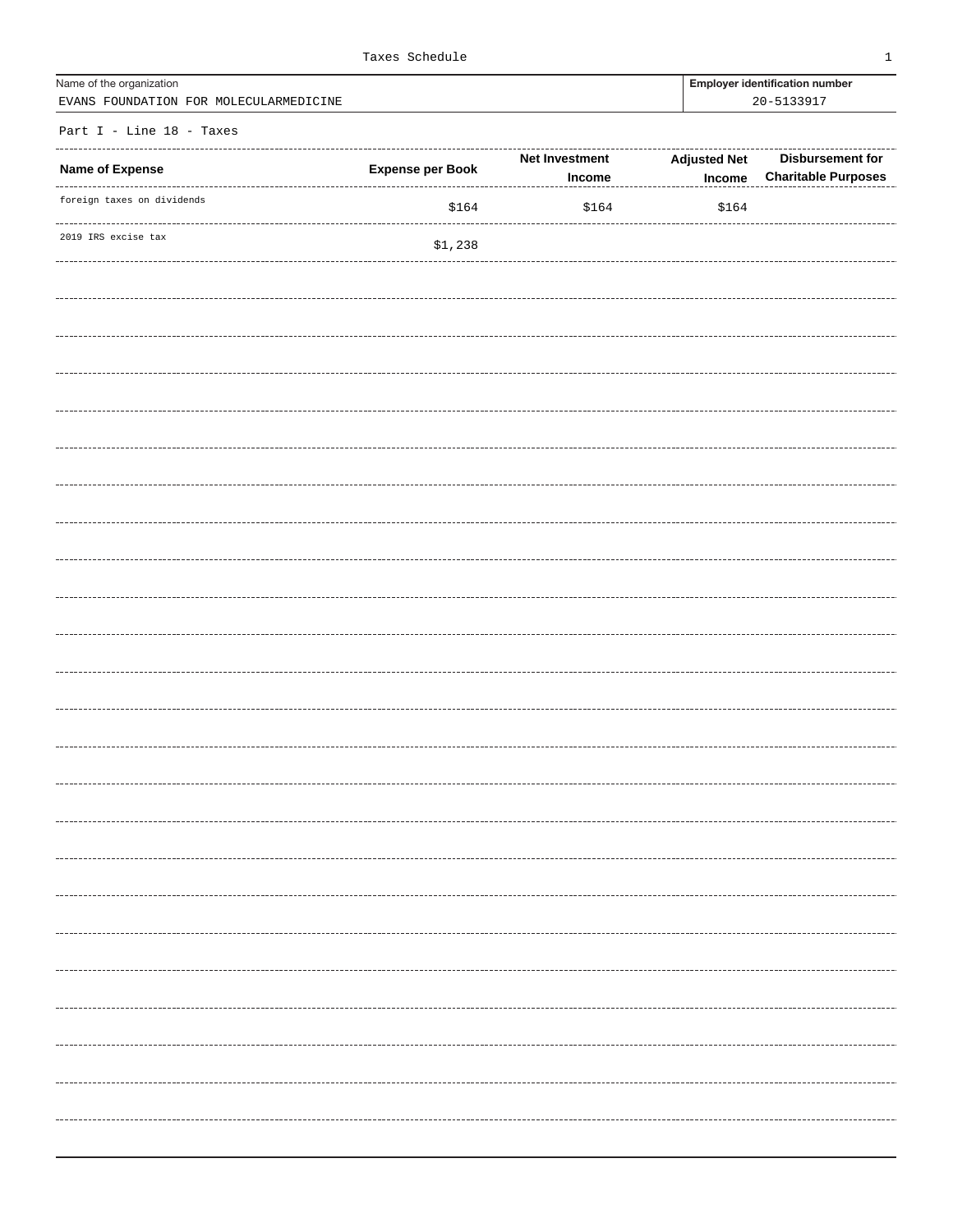| Name of the organization<br>EVANS FOUNDATION FOR MOLECULARMEDICINE |                         |                              |                            | <b>Employer identification number</b><br>20-5133917 |
|--------------------------------------------------------------------|-------------------------|------------------------------|----------------------------|-----------------------------------------------------|
| Part I - Line 23 - Other Expenses                                  |                         |                              |                            |                                                     |
| <b>Description</b>                                                 | <b>Expense Per Book</b> | <b>Net Investment Income</b> | <b>Adjusted Net Income</b> | <b>Disbursement for</b>                             |
| IRS and FTB late fees                                              |                         |                              |                            | <b>Charitable Purposes</b>                          |
|                                                                    | \$3,201                 |                              |                            |                                                     |
| Filing Fees                                                        | \$514                   |                              |                            |                                                     |
| Mail Services                                                      | \$168                   |                              |                            | \$168                                               |
| Telecommunications                                                 | \$863                   |                              |                            | \$863                                               |
| Research cloud compute<br>time                                     | \$68                    |                              |                            | \$68                                                |
| Storage                                                            | \$5,655                 |                              |                            | \$5,655                                             |
|                                                                    |                         |                              |                            |                                                     |
|                                                                    |                         |                              |                            |                                                     |
|                                                                    |                         |                              |                            |                                                     |
|                                                                    |                         |                              |                            |                                                     |
|                                                                    |                         |                              |                            |                                                     |
|                                                                    |                         |                              |                            |                                                     |
|                                                                    |                         |                              |                            |                                                     |
|                                                                    |                         |                              |                            |                                                     |
|                                                                    |                         |                              |                            |                                                     |
|                                                                    |                         |                              |                            |                                                     |
|                                                                    |                         |                              |                            |                                                     |
|                                                                    |                         |                              |                            |                                                     |
|                                                                    |                         |                              |                            |                                                     |
|                                                                    |                         |                              |                            |                                                     |
|                                                                    |                         |                              |                            |                                                     |
|                                                                    |                         |                              |                            |                                                     |
|                                                                    |                         |                              |                            | ---------------------                               |
|                                                                    |                         |                              |                            |                                                     |
|                                                                    |                         |                              |                            |                                                     |
|                                                                    |                         |                              |                            |                                                     |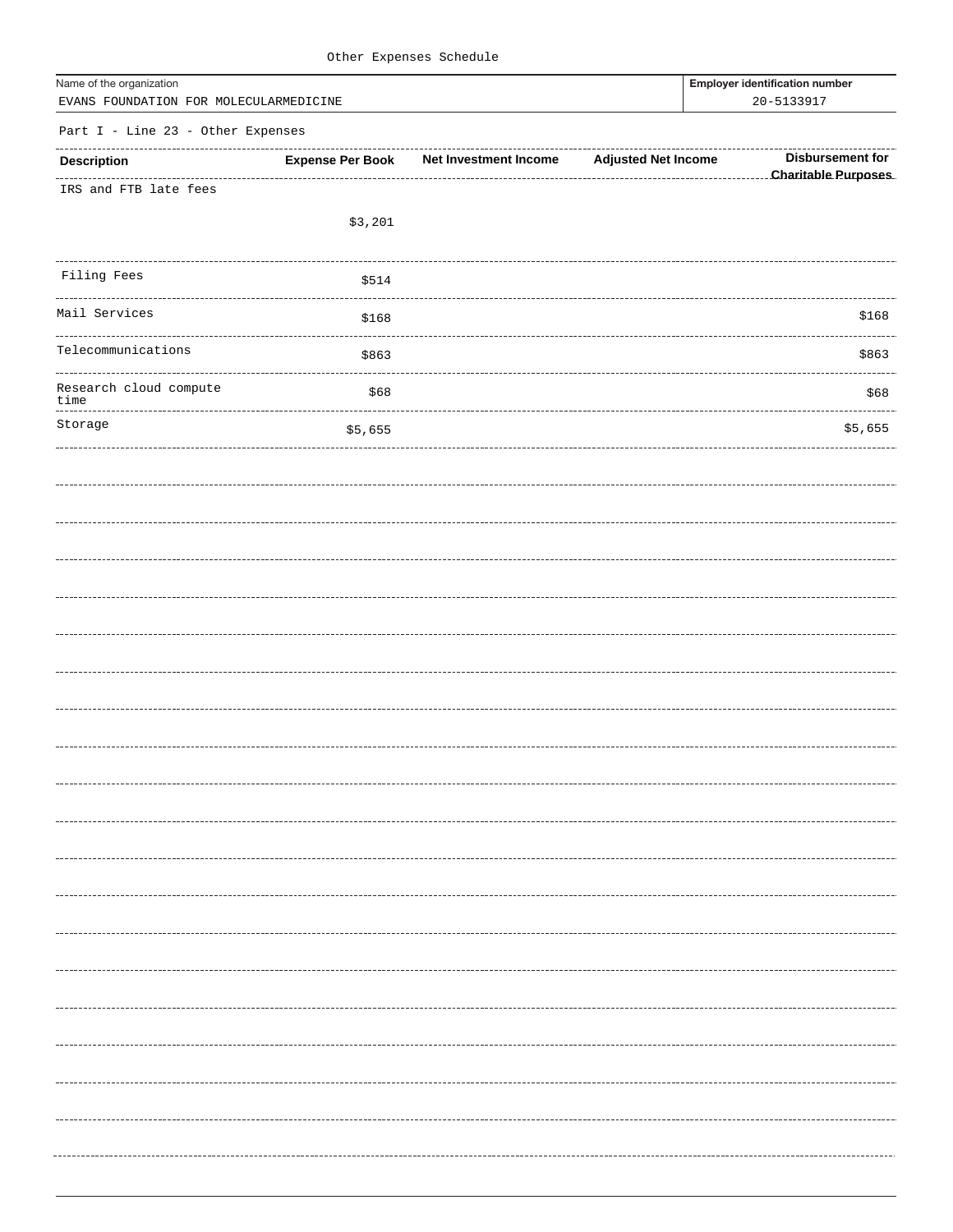| Balance Sheets                            |                                       |
|-------------------------------------------|---------------------------------------|
| Name of the organization                  | <b>Employer identification number</b> |
| EVANS FOUNDATION FOR MOLECULARMEDICINE    | 20-5133917                            |
| Part II - Line $10(b)$ - Corporate Stocks |                                       |

| <b>Description</b>         | <b>BOY Amount</b> | <b>EOY Book Value</b> | <b>EOY FMV</b> |
|----------------------------|-------------------|-----------------------|----------------|
| publicly traded securities | \$1,801,396       | \$1,927,100           | \$2,488,301    |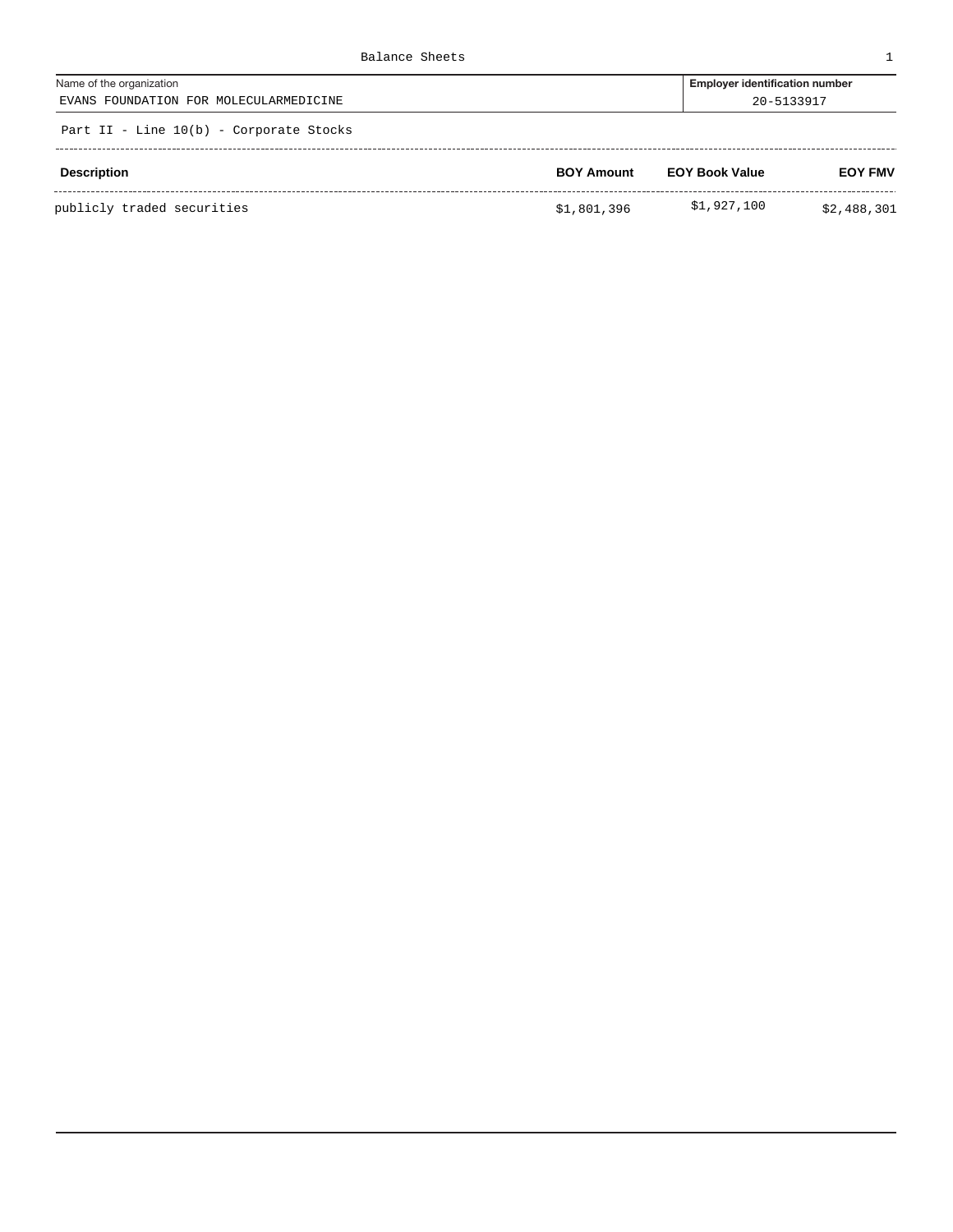| Balance Sheets                                                     |                                                     |                |
|--------------------------------------------------------------------|-----------------------------------------------------|----------------|
| Name of the organization<br>EVANS FOUNDATION FOR MOLECULARMEDICINE | <b>Employer identification number</b><br>20-5133917 |                |
| Part II - Line 13 - Other Investment                               |                                                     |                |
| <b>Description</b>                                                 | <b>BOY Book Value EOY BOOK Value</b>                | <b>EOY FMV</b> |
|                                                                    |                                                     |                |

mutual funds \$329,643 \$248,205 \$329,643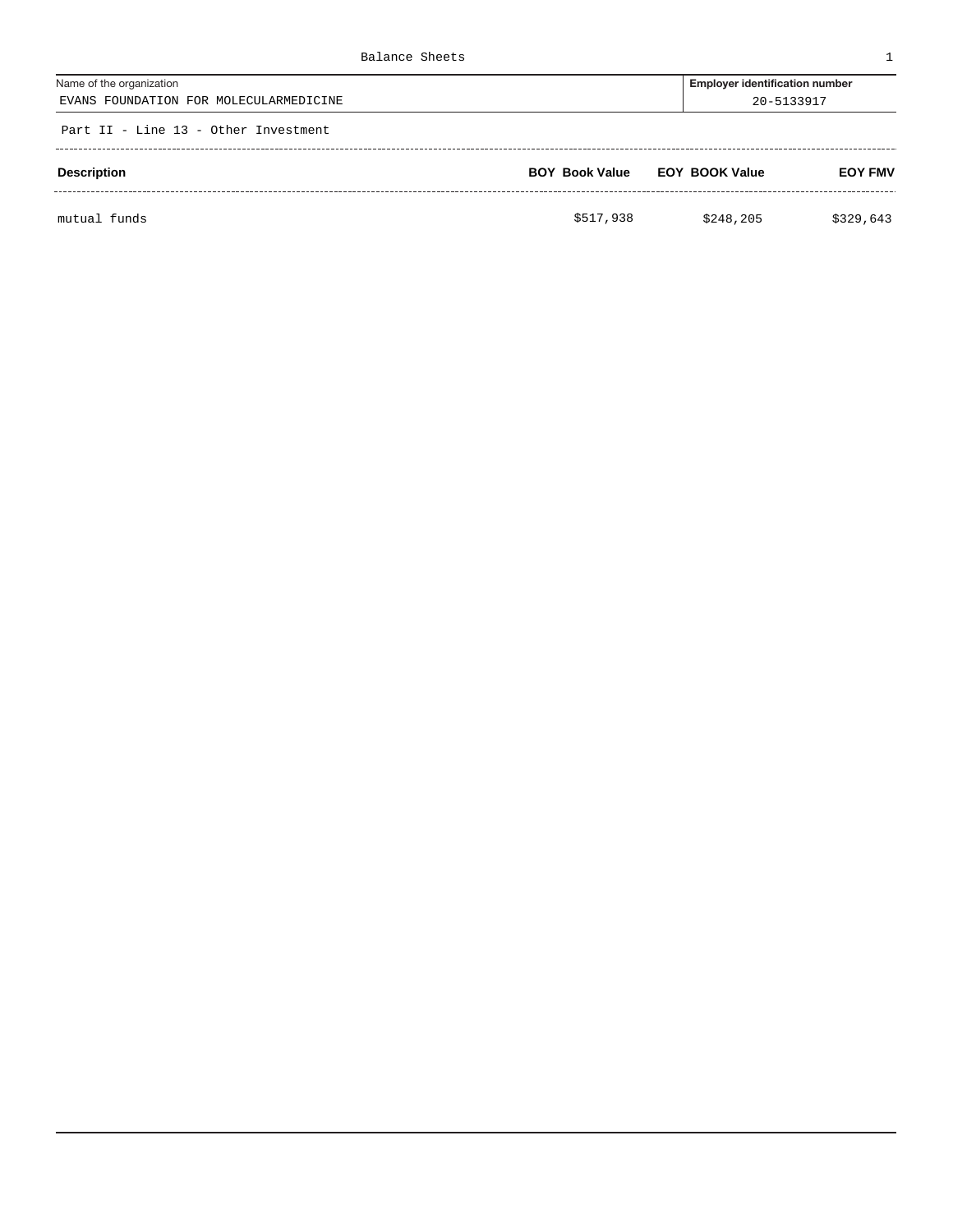| Balance Sheets                         |                                       |
|----------------------------------------|---------------------------------------|
| Name of the organization               | <b>Employer identification number</b> |
| EVANS FOUNDATION FOR MOLECULARMEDICINE | 20-5133917                            |
| Part II - Line 15 - Other Assets       |                                       |

| Description                        | <b>BOY Amount</b> | <b>EOY Book Value</b> | <b>EOY FMV</b> |
|------------------------------------|-------------------|-----------------------|----------------|
| investments - dividends receivable | 64                | S9                    | \$9            |